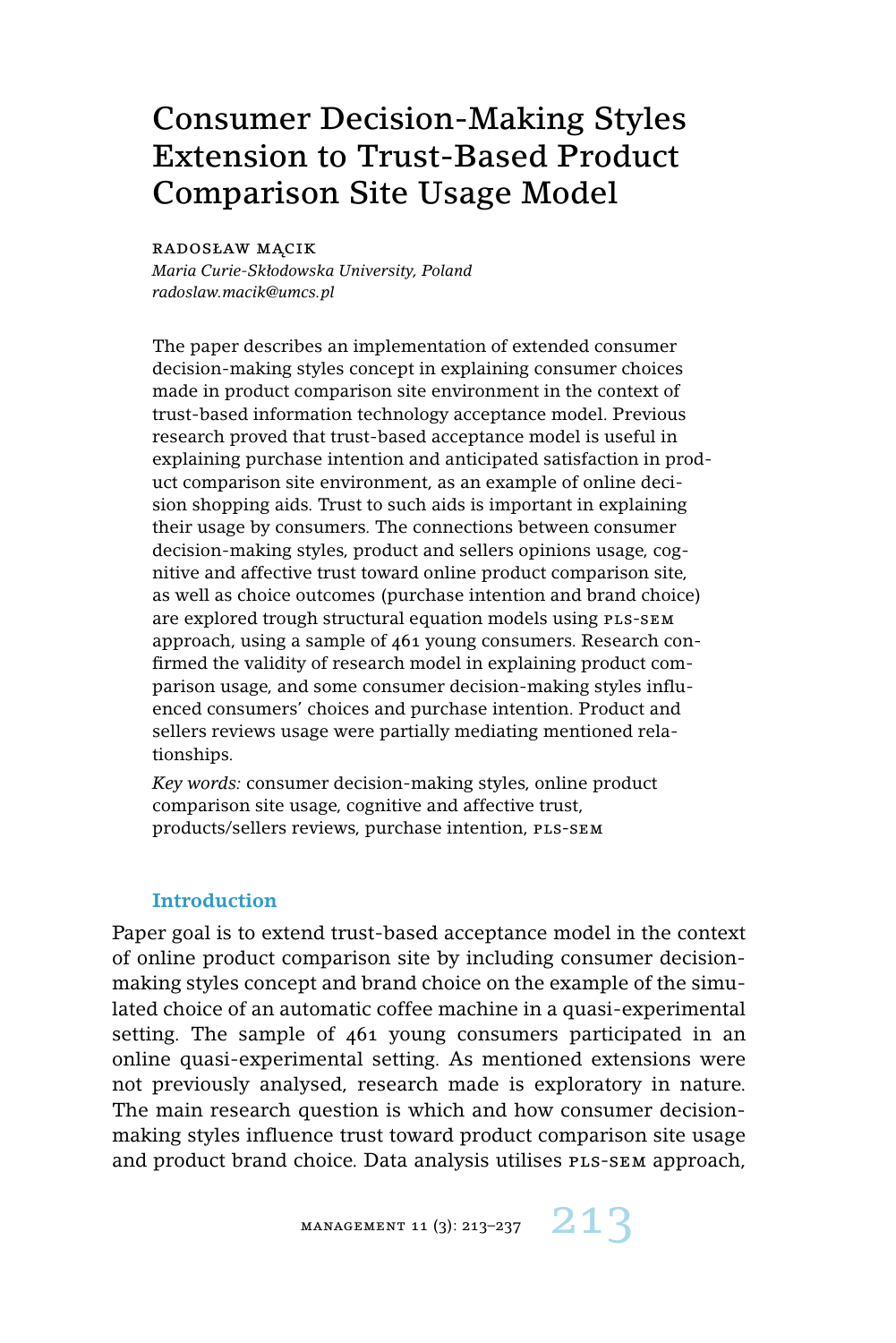including PLS-MGA (multi-group analysis) for main chosen brands, as a way to explore postulated relationships.

The paper is organised in ten parts. After the short introduction, the online product comparison sites mechanics and business models are presented, with the description of trust-based technology adoption model and introduction to the concept of consumer decisionmaking styles. Next, conceptual research model with research questions is introduced, followed by detailed description of used sample and measures (with reliability and validity assessment). Results part is organised along main research model, its estimates, and multigroup comparisons regarding groups for main chosen brands. Obtained results are discussed in next part of the paper, ending with research implications, limitations of the study, and conclusion.

# **Contemporary Online Product Comparison Sites**

Common access to online shopping changed buying habits of many consumers in last 20 years. The share of online retail spending (on goods) increased over the time with 15–18 percentage points growth y-o-y, up to over 10% share in total retail on mature markets as United Kingdom (the leader with about 15% share), United States or Germany (see http://www.retailresearch.org/onlineretailing.php). This involves a large number of decisions to find products and sellers online, with two most common alternative approaches:

- the choice of the well-known online store brands (like Amazon, Zalando etc.) or places where someone previously bought with satisfaction (without comparison of sellers), or,
- finding the best deal often with the help of product comparison sites.

The second strategy is in the scope of presented research. Contemporary online product comparison sites evolved from simple price comparison engines introduced nearly 20 years ago. They are also working under different business model than their predecessors. Product comparison engines are working as infomediaries typically in business model assuming paid integration (via API and parsing structured xml file with offers data) of particular vendor offers with comparison engine. Solutions using bots crawling the net to seek online store and their assortment to include in comparison engine without payment and direct integration are nowadays rare – even Twenga makes possible shop integration for a fee.

In both cases, the mechanics of product comparison site working is to aggregate information from product comparison agent (or

214 MANAGEMENT · VOLUME 11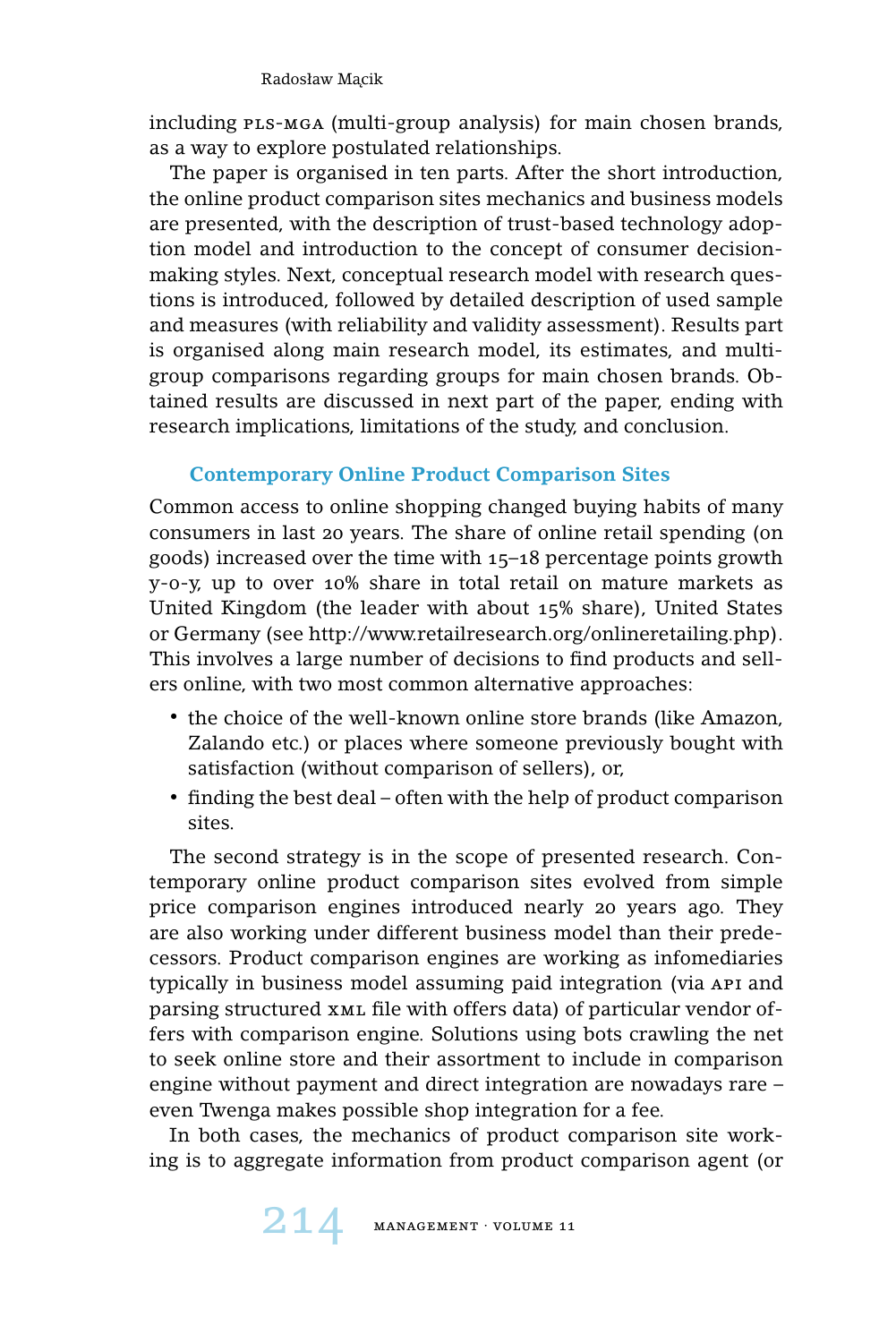bot), that is configured to gather product information (such as actual price, product availability, product description etc.) from online vendors and/or product information databases.

As consumer interacts with product comparison site, typically having recognizable brand, he/she is not interested about underlying technology (allowing the site to present demanded information on request) and/or nature of commercial agreements between comparison site and online vendor, this suggests that product comparison agent should be transparent to the comparison site user. Aggregated information retrieved on online shopper request is revealed to him/her in the form of ranking. By interacting with product comparison site consumers leave some traces of their behaviour, that are valuable for online vendors and comparison sites for their marketing activities. Figure 1 shows the flows between online vendor, product comparison site, and consumer.

Product comparison sites are nowadays enhanced by opinions from consumers about products and sellers (possibly so called 'trusted opinions' of non-anonymous for the site users who bought a particular product). Those opinions are usually presented as average ratings – particularly for sellers' credibility and detailed pieces of text.

Young consumers are more innovative toward information technology usage. They also are using online decision shopping aids including mobile tools more often and in the more extensive way (Macik and Nalewajek 2013), so studying this group behaviour can be useful to make predictions by analogy for consumers later accepting new technologies. Previous research also suggests the power of online opinions and reviews for this group of consumers (Nalewajek and Macik  $2013$ ).

The influence of online reviews on purchasing behaviour has been confirmed by many studies in the information systems and consumer behaviour fields (e.g., Forman, Ghose, and Wiesenfeld 2008; Khammash and Griffiths 2011). Typically the effect of positive and negative reviews for particular e-commerce site have been studied, and product reviews have been left from detailed consideration. Negative reviews are believed to have a stronger effect on consumer decisions than positive ones (Park and Lee 2009), as being more diagnostic and informative (Lee, Park, and Han 2008). Typically the consumer using product comparison site faces with a mix of positive and negative product reviews and seller opinions, this is known as inconsistent reviews setting (Tsang and Prendergast 2009). For this study, both types of opinions have been used: about products and about sellers.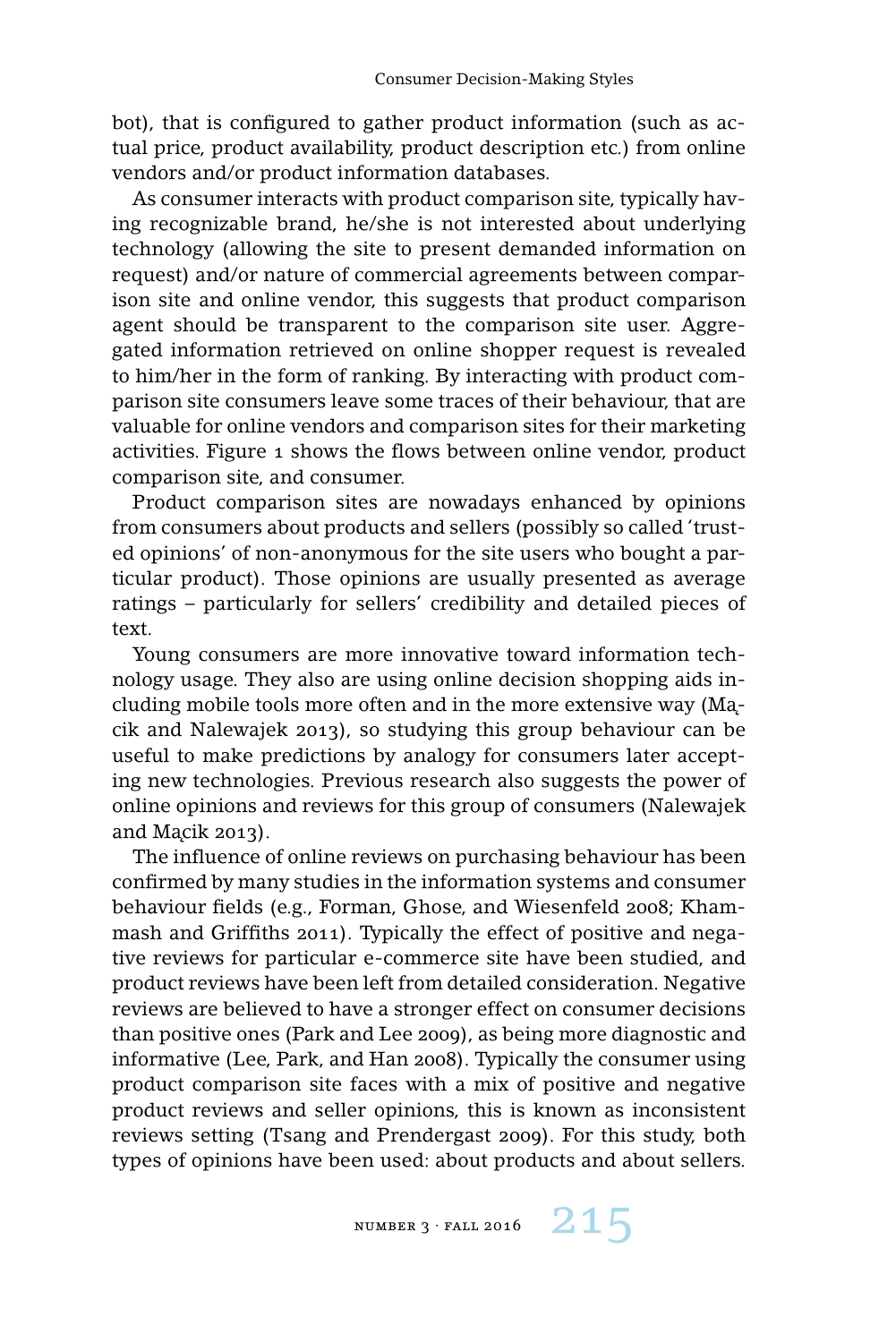

figure 1 Flows Between Online Vendor, Product Comparison Site and Consumer: Simplified Approach (numbers represent steps of flows between ecosystem members; own elaboration, loosely based on concept of Wan, Menon, and Ramaprasad (2007, 66))

Focus was on declared number of opinions read more or less precisely, leaving out of consideration their negative or positive connotations, under the assumption: the more opinions read, the greater trust to product comparison site.

# **Trust-Based Acceptance Model**

Numerous research studies show that trust toward online business is a key driver for the success of e-commerce (Cheung and Lee 2006; Hong and Cho 2011), particularly for online retailers (Kim and Park 2013). Many studies researching consumer trust toward e-commerce site are following Komiak and Bensabat (2006) trust-based acceptance model built upon widely used in e-commerce studies theory of reasoned action (tra) (Hoehle, Scornavacca, and Huff 2012; Komiak and Benbasat 2006). According to TRA individual's behaviour is pre-

216 MANAGEMENT · VOLUME 11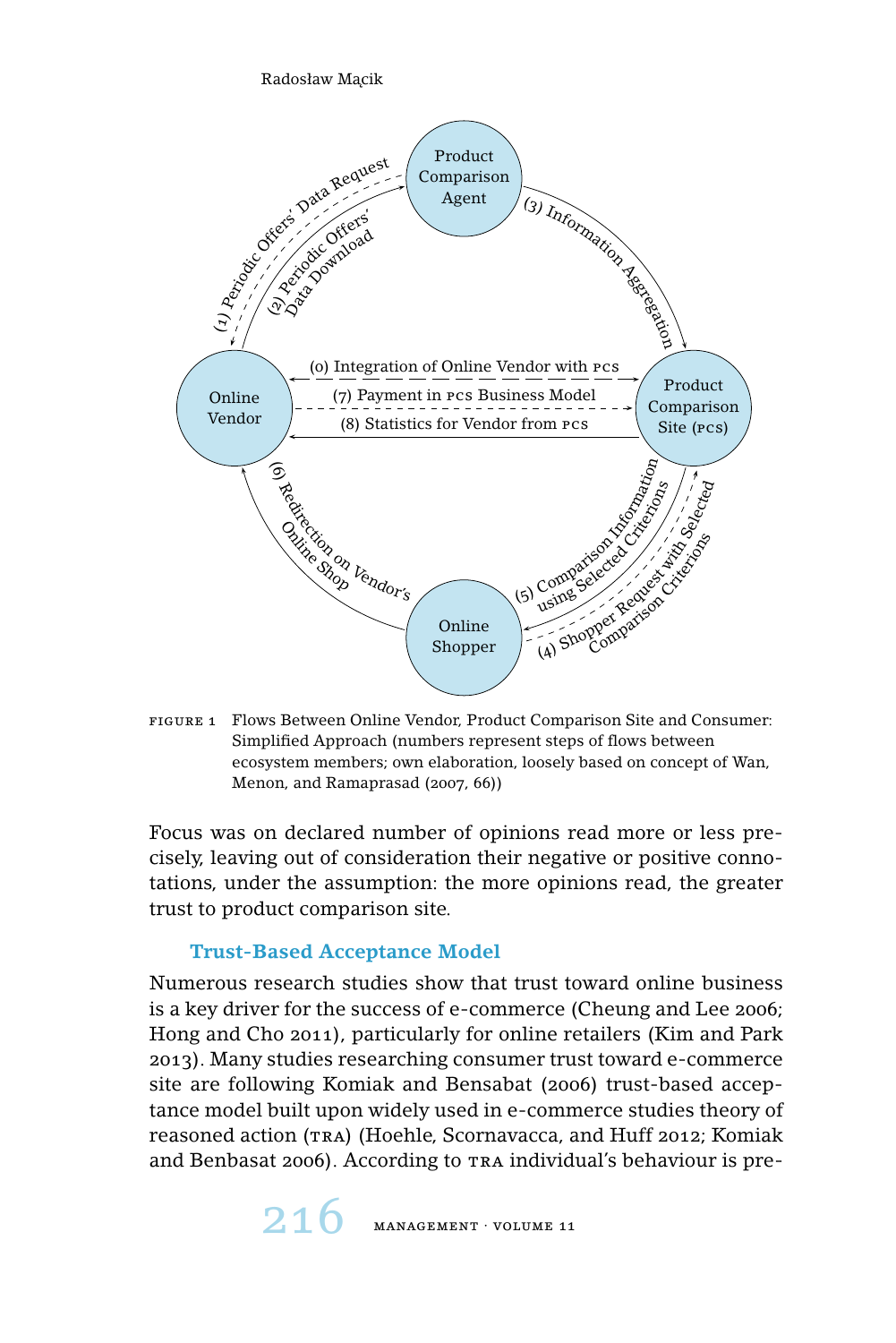dicted by his/her behavioural intention, while behavioural intention is formed as an effect of attitude, beliefs, and subjective norms (Fishbein and Ajzen 1975). Those connections are causal relationships, so they are typically modelled using sem approach.

Komiak and Benbasat (2006) developed mentioned trust-based acceptance model for explaining the adoption of online recommendation agents. They examined two types of trust in the model: cognitive trust and affective trust. Cognitive trust is conceptualized as trusting beliefs while affective trust should be considered as a form of trusting attitude. In online environments, consumers often affectively evaluate trusting behaviour. High affective trust suggests having favourable feelings toward performing the behaviour. The trustbased acceptance model highlights that cognitive trust affects emotional trust, which further leads to individuals' adoption intention (Komiak and Benbasat 2006). This is convergent with TRA approach when adoption process resembles the following sequence: belief 'attitude' intention, although the subjective norm is the construct dropped in trust-based acceptance model as adoption behaviour is considered as voluntary rather than mandatory according to Komiak and Benbasat (2006).

Cognitive trust can be analysed in three main categories: competence, benevolence, and integrity as suggest McKnight, Choudhury, and Kacmar (2002). Trust in competence refers to the extent to which consumers perceive an online retailer or service provider as having skills and abilities to fulfil what they need (Mayer, Davis, and Schoorman 1995). Trust in benevolence is consumers' perception that the retailer/service provider will act in their interest (Hong and Cho 2011). Trust in integrity refers to consumers' perception about honesty and promise-keeping by online retailer/service provider (McKnight, Choudhury, and Kacmar 2002). Those concepts are used in this research in the context of product comparison engine usage.

## **Consumer Decision-Making Styles**

A consumer decision-making style concept is defined as 'a mental orientation characterizing a consumer's approach to making choices' (Sproles and Kendall 1986, 268), and consumer decision-making styles can be perceived as 'basic buying-decision making attitudes that consumers adhere to, even when they are applied to different goods, services or purchasing decisions' (Walsh et al. 2001, p. 121). Consumer decision-making styles are connected to consumer personality, and research suggest that they are relatively stable constructs (Sproles and Kendall 1986; Lysonsky, Durvasula and Zotos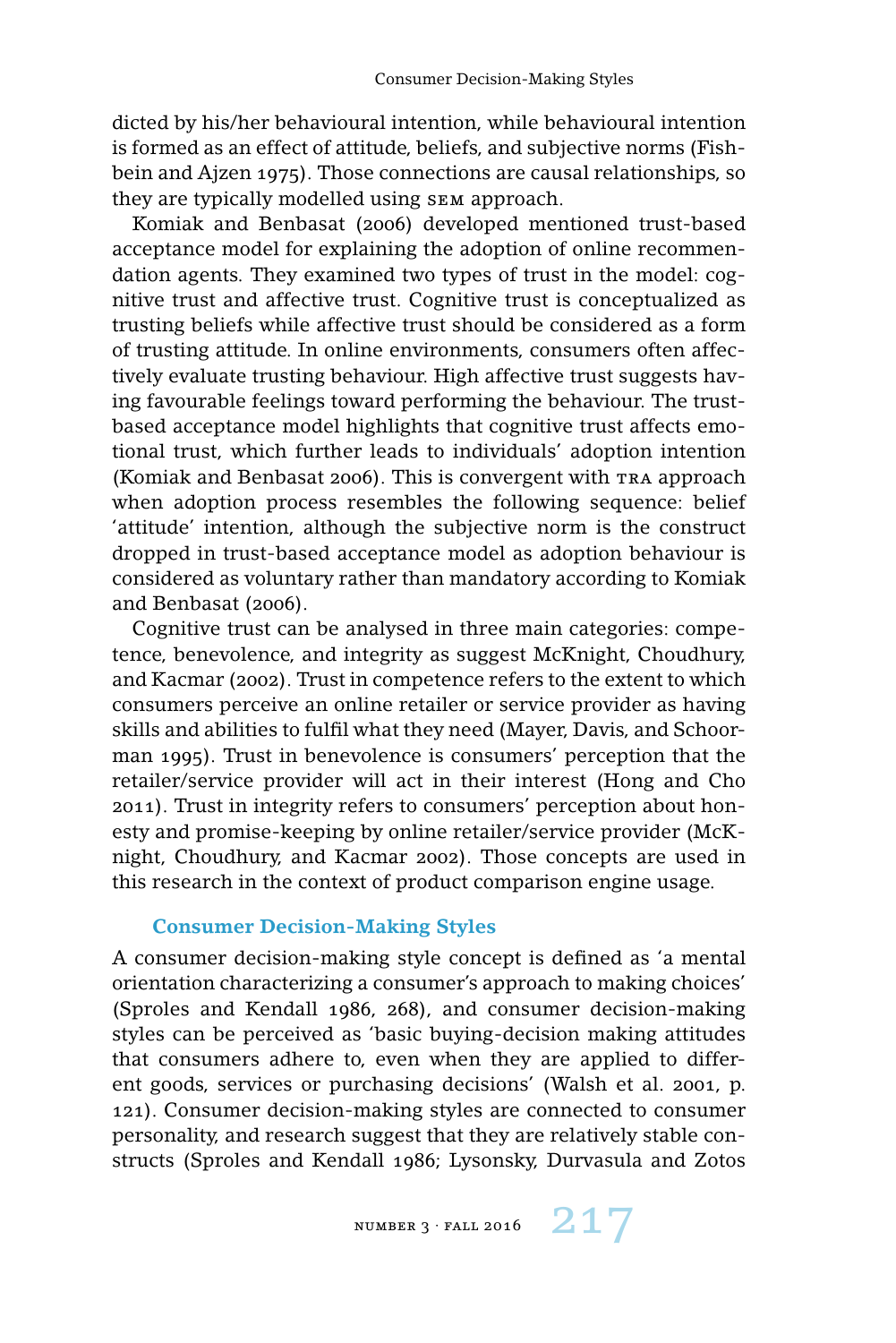| Style name/short name Description     |            |                                                                                                                                                                                                            |  |  |  |  |  |  |
|---------------------------------------|------------|------------------------------------------------------------------------------------------------------------------------------------------------------------------------------------------------------------|--|--|--|--|--|--|
| Perfectionistic                       | PERF       | Sensitive to high quality products, prone to spend money<br>and/or time to get the expected quality, expecting cus-<br>tomer care, thoroughly comparing the available options                              |  |  |  |  |  |  |
| Brand-<br>Conscious                   | BC.        | Believing that price of branded products is appropriate to<br>their quality, buying well-known and heavily advertised<br>brands, often in shopping malls and specialty stores                              |  |  |  |  |  |  |
| Novelty<br>Fashion<br>Conscious       | NFC        | Willing to put extra effort to obtain a trendy, new products<br>sooner than others; follower of fashion, always in line with<br>current trends, often buys due variety-seeking motives                     |  |  |  |  |  |  |
| Recreational<br>Shopping<br>Conscious | <b>RSC</b> | Hedonistic, perceiving shopping environment as pleasant<br>and desirable, spending much time on shopping                                                                                                   |  |  |  |  |  |  |
| Price-Value<br>Conscious              | PVC        | Prone for getting highest possible 'value for money' – sen-<br>sitive to price reductions, looking for low prices, often<br>carefully comparing products before purchase, rarely buys<br>cheapest products |  |  |  |  |  |  |
| Impulsive                             | <b>IMP</b> | Relying on impulse to buy, does not plan purchases, not<br>paying much attention to how much is spending, prone for<br>buying on sales                                                                     |  |  |  |  |  |  |
| Confused by<br>Overchoice             | co         | Feels the fatigue of to many products, brands and shop-<br>ping options, often has trouble in deciding                                                                                                     |  |  |  |  |  |  |
| Habitual<br>Brand-Loval               | <b>HBL</b> | Has strong habits for buying specific brands and/or at the<br>same places                                                                                                                                  |  |  |  |  |  |  |
| Compulsive                            | COMP       | Having tendency to uncontrolled spending, and addiction<br>for shopping (style added by author)                                                                                                            |  |  |  |  |  |  |
| Ecologically<br>Aware                 | ECO        | Prone to choose products that are ecologically safe for<br>him/her and for environment (style added by author)                                                                                             |  |  |  |  |  |  |

table 1 Description of Consumer Decision-Making Styles: Extended version

NOTES Own elaboration, including early insights by Sproles and Kendall (1986).

1995). Particular shopping activities and attitudes toward shopping can be perceived as direct outcomes of consumer's decision-making styles (Tai 2005), and tendencies revealed in particular person styles profile are modified in particular shopping process by situational factors. Consumer decision-making concept has been used in several contemporary studies (Walsh et al. 2002; Tai 2005), and proved to be useful to explain outcomes of particular shopping activities and attitudes toward shopping, including usage of online channel (Macik and Macik 2009).

Consumer decision-making styles are measured typically via pcs (Profile of Consumer Style) questionnaire proposed by Sproles and Kendall (1986). In this research extension and reconstruction of pcs has been used, with 2 new styles have been added on the base of pre-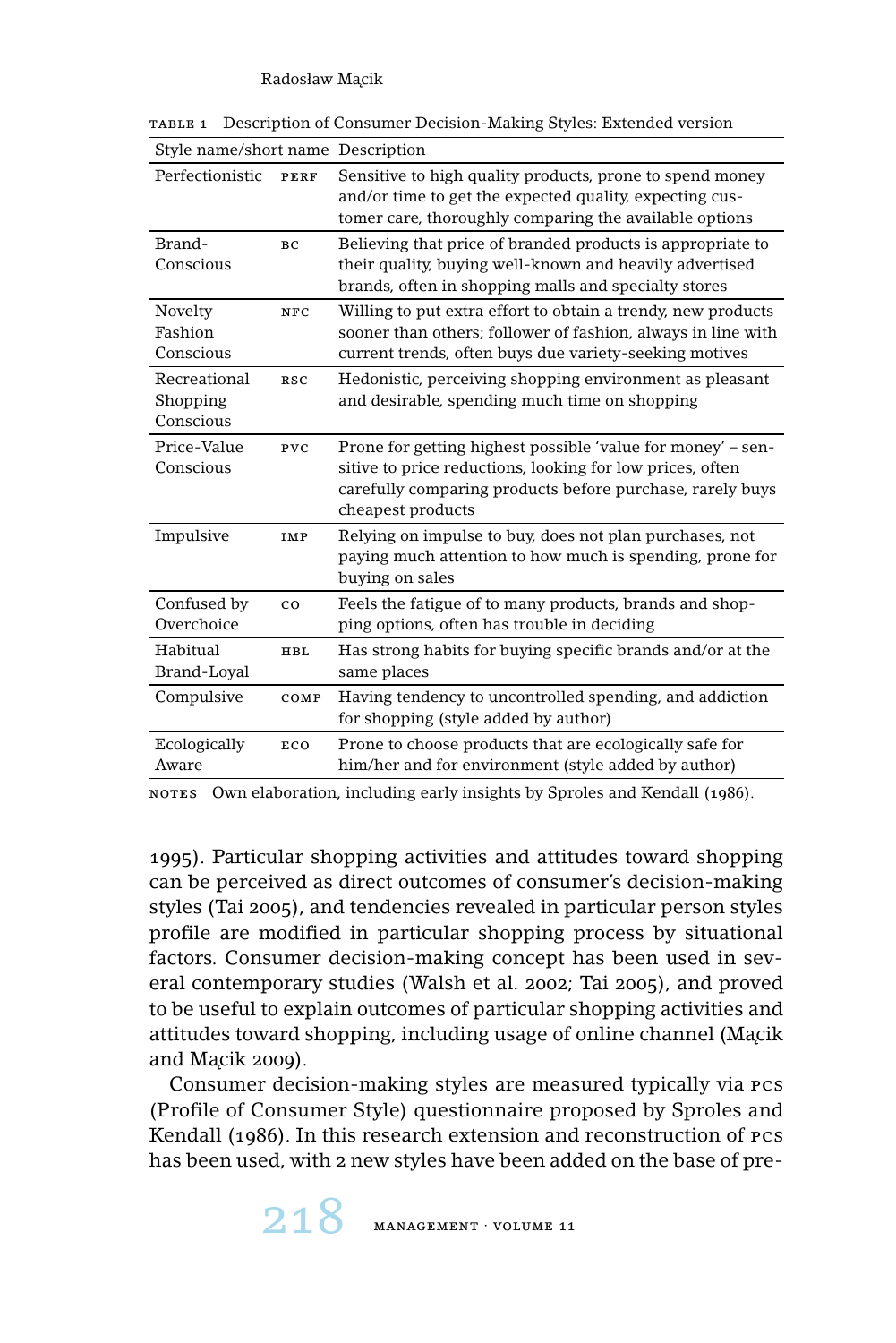

figure 2 Conceptual Research Model

vious author research. In result 10 styles (including original 8) were measured by 30 items scaled as Likert-type scale with five variants of answers (short form of reconstructed by Macik and Macik (2015) PCS scale named  $s$ PDZ14K). Those styles are described in greater detail in table 1.

Listed styles are forming personal profile consumer decisionmaking styles – particular person possesses an individual combination of them, when all styles are manifesting itself on different levels, with some styles more intense or prominent (Sproles and Kendall 1986).

## **Conceptual Research Model and Research Questions**

Mentioned concepts of trust-based adoption model and consumer decision-making styles putted in context of online product comparison sites usage were leading to propose conceptual model (figure 2).

In this approach gained with time experience in online product comparison sites usage and opinions about products and sellers are antecedents for cognitive and affective trust for online product comparison site according to trust-based adoption model, where cognitive trust measured in three sub-dimensions (trust in competence, trust in benevolence and trust in integrity) influences affective trust and later purchase intention. Experience with opinions usage and trust-based adoption model constructs are explained by some of consumer decision-making styles measured in ten dimensions (it was assumed that only selected styles will be useful).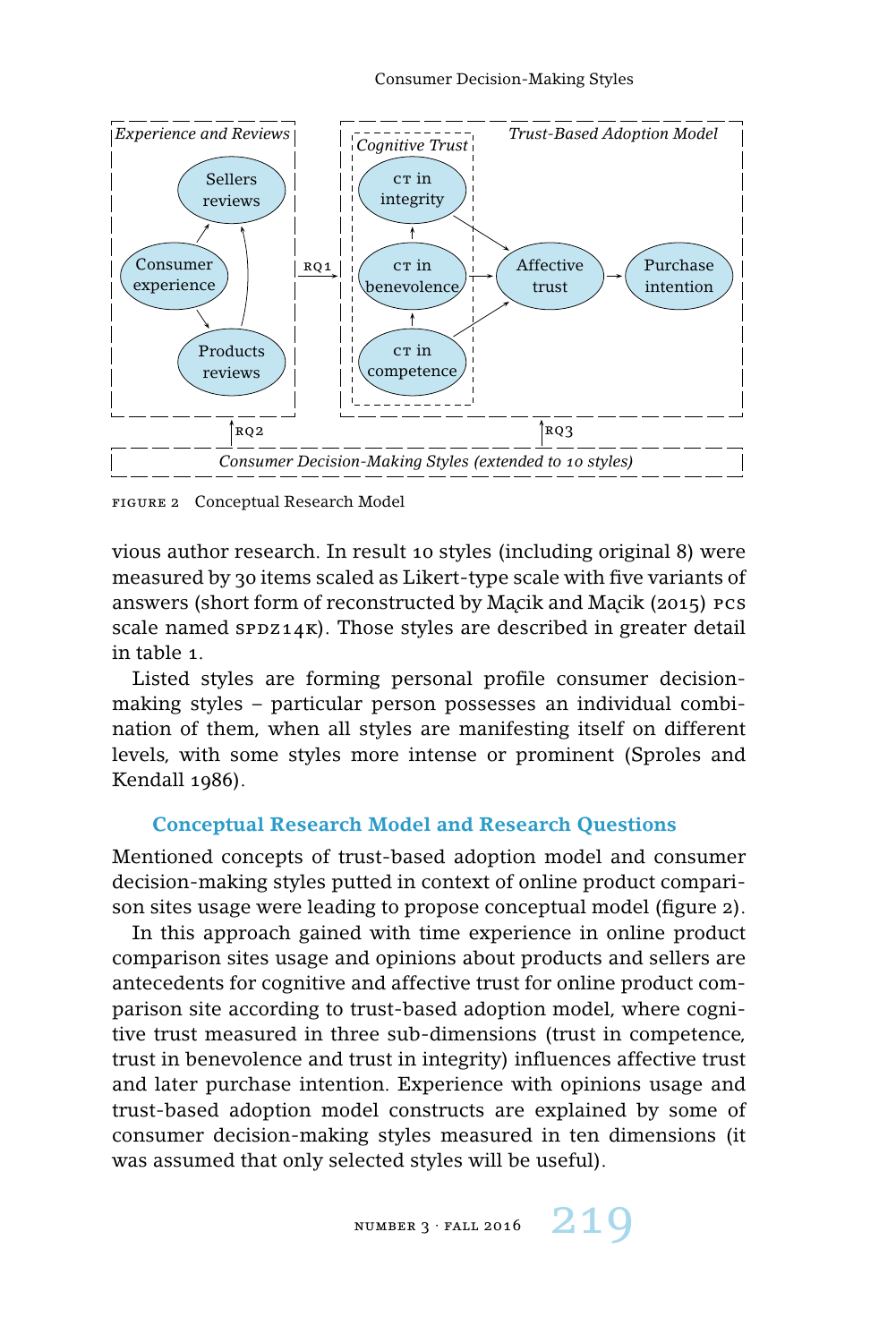Because of exploratory character of the study three main research questions have been formulated:

- rq1 *How previous consumer experience with product comparison site usage and opinions about products and sellers usage are connected with trust toward product comparison site constructs from trust-based adoption model?*
- rq2 *Which and how consumer decision-making styles are influencing the level of experience with product comparison site usage and opinions about products and sellers?*
- rq3 *Which and how consumer decision-making styles are influencing constructs from trust-based adoption model for product comparison site usage?*

No exact hypotheses were assumed for this research, particularly the set of consumer decision-making styles included in model was exactly exploratory, and modified during the modelling. Research model derived from conceptual one has been assessed via structural equation modelling approach utilizing PLS-SEM – recommended for exploratory stages of theory extensions (Hair, Ringle, and Sarstedt  $2011$ ) – and later via multi-group analysis using PLS-MGA algorithms.

# **Sample and Measures**

## sample

Data have been collected during March 2015 through cawi questionnaire with e-mail invitation sent to authors students and their peers, that returned 461 usable responses from 575 sent invitations, giving response rate of 80.2%. Students were awarded small increase in course activity grade for participation and recruitment of their peers (this award was less than 4% of total possible grade).

In effect, the sample consists of 60.2% women and 39.8% men. The average age of participants is 24.5 years with standard deviation of 5.1 years (range: 18–46 years old, median: 23 years). Each 1/3rd of participants were inhabitants of different level of urbanization areas: rural areas, small towns and larger cities. All participants must be active internet users and make at least one online purchase during a year prior study. Sample structure regarding gender and age is close to population of both full-time and part-time students of public university located in the South-Eastern part of Poland, where the data have been collected.

## measures

Items to measure constructs used in this study were adapted from previously published research or have been developed by the au-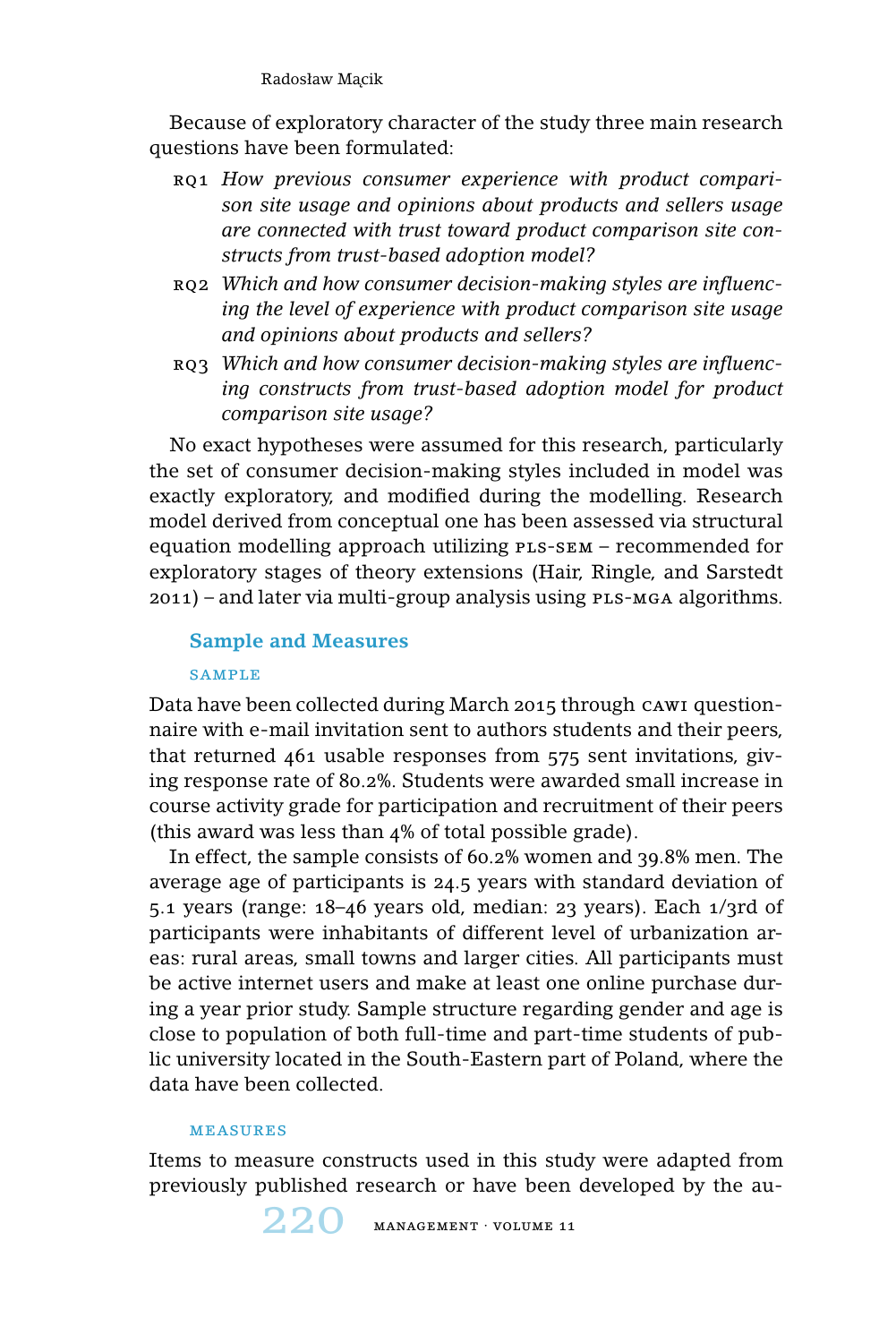| Construct                                                        | (1)                             | (2)                                          | (3)            | (4)                                |
|------------------------------------------------------------------|---------------------------------|----------------------------------------------|----------------|------------------------------------|
| Consumer expe-<br>rience in product<br>comparison sites<br>usage | Consumer<br>Experience          | Own<br>development <sup>a</sup>              | N/A            | 9                                  |
| Cognitive Trust<br>in Competence                                 | CT_Competence                   | McKnight,<br>Choudhury, and<br>Kacmar (2002) | travestation   | $\overline{4}$<br>(3) <sub>p</sub> |
| Cognitive Trust<br>in Benevolence                                | CT Benevolence                  | McKnight,<br>Choudhury, and<br>Kacmar (2002) | travestation   | $\overline{4}$<br>(3) <sub>p</sub> |
| Cognitive Trust in cr_Integrity<br>Integrity                     |                                 | McKnight,<br>Choudhury, and<br>Kacmar (2002) | travestation   | $\overline{4}$<br>$(3)^{b}$        |
| <b>Affective Trust</b>                                           | <b>Affective Trust</b>          | Komiak and Ben-<br>basat (2006)              | reconstruction | $\overline{4}$                     |
| Purchase<br>Intention                                            | Purchase<br>Intention           | Gefen. Kara-<br>hanna and<br>Straub (2003)   | reconstruction | $\overline{4}$                     |
| <b>Product Reviews</b><br>Usage                                  | <b>Product Reviews</b><br>Usage | Own<br>development <sup>a</sup>              | N/A            | $\overline{\mathbf{2}}$            |
| Sellers Reviews<br>Usage                                         | Sellers Reviews<br>Usage        | Own<br>development <sup>a</sup>              | N/A            | $\overline{a}$                     |
| <b>Brand Conscious</b><br>Style                                  | BC                              | Sproles and<br>Kendall (1986)                | reconstruction | 3                                  |
| Confused by<br>Overchoice Style                                  | co                              | Sproles and<br>Kendall (1986)                | reconstruction | 3                                  |
| Ecologically<br>Aware Style                                      | ECO                             | Own<br>development <sup>c</sup>              | N/A            | 3                                  |
| Perfectionistic<br>Style                                         | PERF                            | Sproles and<br>Kendall (1986)                | reconstruction | 3                                  |

TABLE 2 Scales Used in Study

*Continued on the next page*

thor. As questionnaire language was Polish, this required to translate and culturally adapt (by authors) scales written originally in English, including reconstruction procedures where needed. In effect, used scales are derived from original measures. Basic data about used scales is provided in table 2.

Data analysis for this study has been performed using Smartpls 3.2 software (see www.smartpls.com), as most of the measurement variables were not normally distributed. Bootstrap procedure (resampling with replacement, sample size equal of original sample size –  $461$  observations) with 10000 repetitions for PLS procedure and 5000 repetitions for pls-mga algorithm has been utilised to get inference statistics for measures and evaluated models.

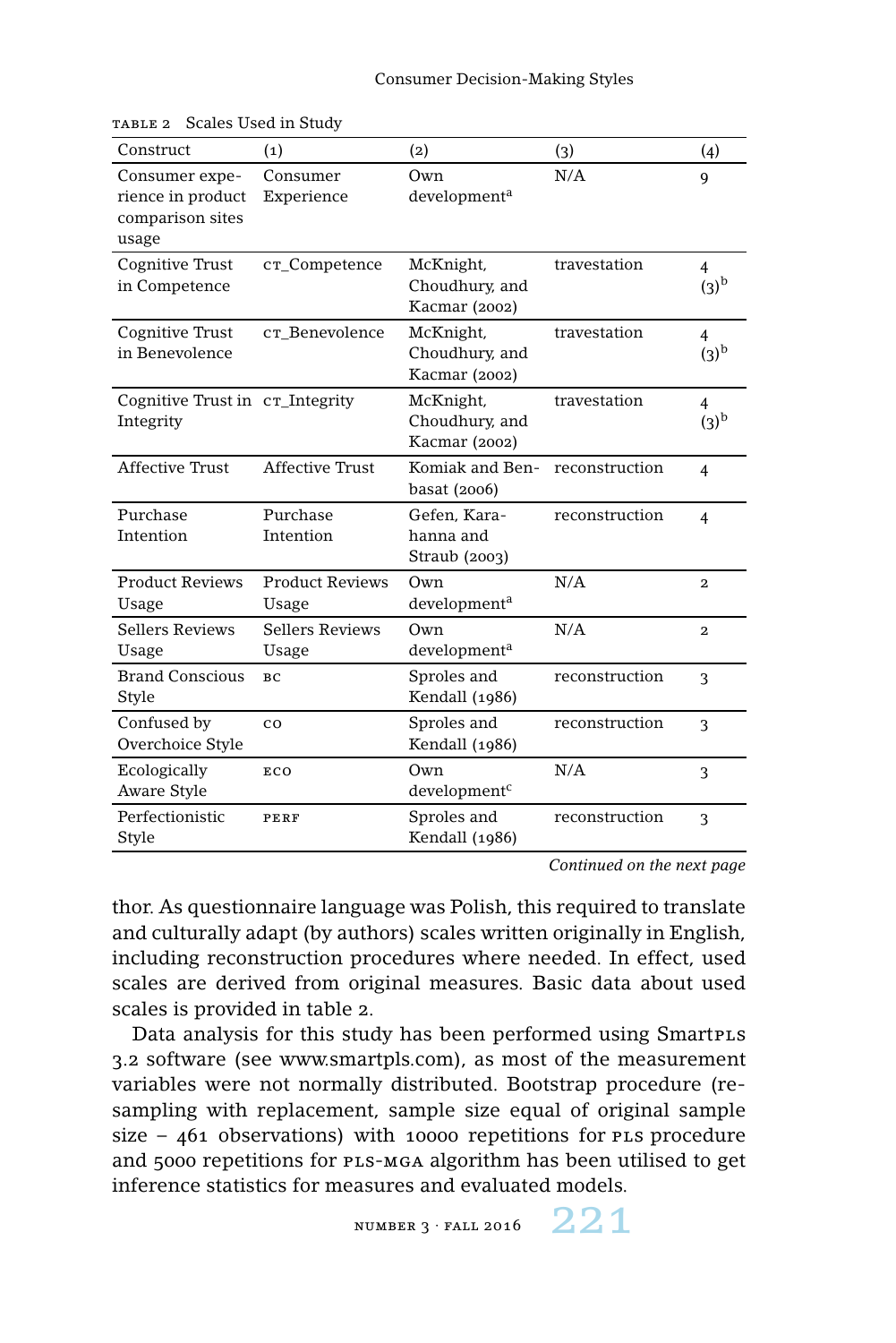| Construct                                   | (1)        | (2)                           | (ဒ)            | (4) |
|---------------------------------------------|------------|-------------------------------|----------------|-----|
| Price-Value<br>Conscious Style              | PVC.       | Sproles and<br>Kendall (1986) | reconstruction | 3   |
| Recreational<br>Shopping<br>Conscious Style | <b>RSC</b> | Sproles and<br>Kendall (1986) | reconstruction | 3   |

table 2 *Continued from the previous page*

notes Column headings are as follows: (1) name in tables and diagrams, (2) items derived from, (3) level of adaptation, (4) number of items. Only consumer decisionmaking styles included in model are shown in table, other four excluded. <sup>a</sup> Used also in Macik and Macik (2016b).  $\overline{b}$  One item dropped due to low factor loading. <sup>c</sup> Used also in Macik and Macik (2016a). Only consumer decision-making styles included in model are shown in table, other four excluded.

#### reliability and validity of measures

Reliability of measures in this study has been assessed by two commonly used measures: Cronbach's Alpha coefficient and Composite Reliability (cR) measure, as they represent lower and upper boundaries of true scale reliability respectively (Henseler, Ringle, and Sarstedt 2015). Using both criterions reliability of most constructs meets typical requirements – values of crs are all over suggested value 0.7 (Hair, Ringle, and Sarstedt 2013, 7), with some Alphas for co, PERF and PVC lower than desired  $-$  tables 3 and 4.

| Constructs                   | (1)   | (2)   | (3)   | (4)     | (5)   | (6)   | (7)   |
|------------------------------|-------|-------|-------|---------|-------|-------|-------|
| <b>Affective Trust</b>       | 0.802 | 0.801 | 0.020 | 39.344  | 0.000 | 0.758 | 0.837 |
| вc                           | 0.719 | 0.718 | 0.024 | 29.446  | 0.000 | 0.667 | 0.762 |
| $_{\rm co}$                  | 0.618 | 0.616 | 0.035 | 17.797  | 0.000 | 0.542 | 0.679 |
| ст in Benevolence            | 0.713 | 0.710 | 0.029 | 24.506  | 0.000 | 0.649 | 0.763 |
| cr in Competence             | 0.732 | 0.730 | 0.027 | 27.218  | 0.000 | 0.675 | 0.779 |
| C <sub>T</sub> in Integrity  | 0.777 | 0.775 | 0.023 | 33.363  | 0.000 | 0.726 | 0.817 |
| Consumer Experience          | 0.928 | 0.928 | 0.006 | 157.430 | 0.000 | 0.916 | 0.938 |
| ECO                          | 0.788 | 0.788 | 0.020 | 39.697  | 0.000 | 0.746 | 0.824 |
| PERF                         | 0.566 | 0.565 | 0.031 | 18.258  | 0.000 | 0.501 | 0.623 |
| PVC                          | 0.617 | 0.615 | 0.036 | 17.283  | 0.000 | 0.541 | 0.680 |
| <b>Product Reviews Usage</b> | 0.788 | 0.788 | 0.025 | 31.112  | 0.000 | 0.735 | 0.834 |
| Purchase Intention           | 0.797 | 0.796 | 0.021 | 37.739  | 0.000 | 0.750 | 0.833 |
| RSC                          | 0.867 | 0.866 | 0.012 | 74.794  | 0.000 | 0.841 | 0.888 |
| Sellers Reviews Usage        | 0.835 | 0.834 | 0.021 | 40.181  | 0.000 | 0.791 | 0.872 |

TABLE 3 Reliability of Measures: Cronbach's Alpha

NOTES (1) original sample (0). Bootstrap estimates: (2) sample mean (M), standard error (STERR), (4) *t*-statistics ( $|O/STERR|$ ), (5) *p*-values. Bootstrap bias corrected 95% confidence interval: (6) low, (7) up.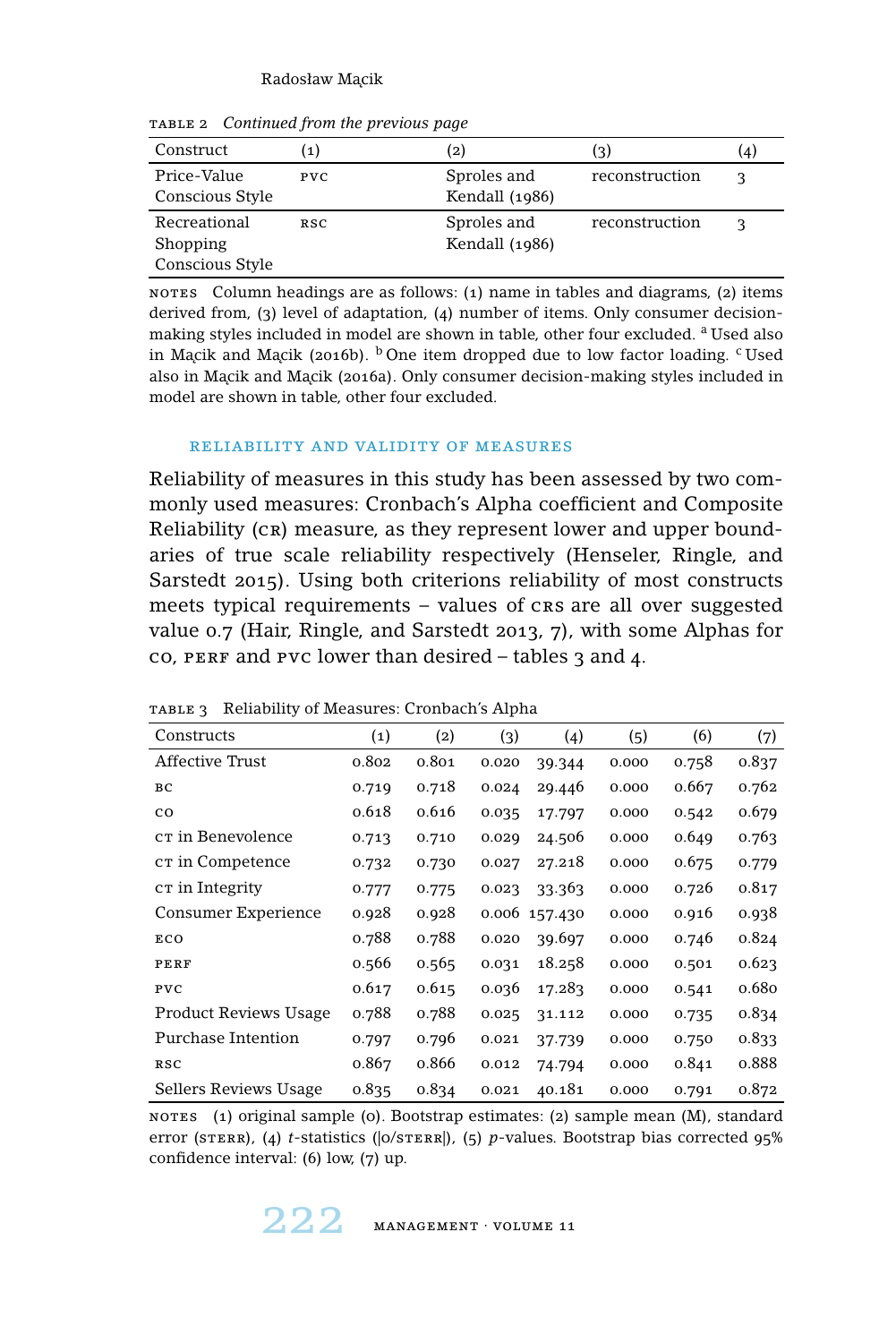| Constructs                 | (1)   | (2)   | (3)   | (4)     | (5)   | (6)   | (7)   |
|----------------------------|-------|-------|-------|---------|-------|-------|-------|
| <b>Affective Trust</b>     | 0.871 | 0.870 | 0.012 | 75.399  | 0.000 | 0.846 | 0.891 |
| ВC                         | 0.840 | 0.829 | 0.035 | 23.985  | 0.000 | 0.662 | 0.852 |
| $_{\rm co}$                | 0.787 | 0.772 | 0.047 | 16.631  | 0.000 | 0.569 | 0.810 |
| ст in Benevolence          | 0.839 | 0.838 | 0.014 | 61.789  | 0.000 | 0.810 | 0.863 |
| cr in Competence           | 0.849 | 0.848 | 0.013 | 66.398  | 0.000 | 0.822 | 0.872 |
| CT in Integrity            | 0.871 | 0.870 | 0.012 | 74.503  | 0.000 | 0.845 | 0.891 |
| <b>Consumer Experience</b> | 0.940 | 0.940 | 0.005 | 198.685 | 0.000 | 0.930 | 0.948 |
| ECO                        | 0.870 | 0.848 | 0.083 | 10.531  | 0.000 | 0.263 | 0.885 |
| PERF                       | 0.770 | 0.762 | 0.024 | 31.480  | 0.000 | 0.678 | 0.789 |
| PVC                        | 0.794 | 0.789 | 0.019 | 42.068  | 0.000 | 0.736 | 0.816 |
| Product Reviews Usage      | 0.904 | 0.904 | 0.010 | 87.166  | 0.000 | 0.884 | 0.924 |
| Purchase Intention         | 0.868 | 0.867 | 0.012 | 72.181  | 0.000 | 0.841 | 0.889 |
| RSC                        | 0.915 | 0.909 | 0.036 | 25.182  | 0.000 | 0.850 | 0.926 |
| Sellers Reviews Usage      | 0.924 | 0.923 | 0.009 | 104.208 | 0.000 | 0.906 | 0.940 |

table 4 Reliability of Measures: Composite Reliability (cr)

notes (1) original sample (o). Bootstrap estimates: (2) sample mean (M), standard error (STERR), (4) *t*-statistics ( $|O/STERR|$ ), (5) *p*-values. Bootstrap bias corrected 95% confidence interval: (6) low, (7) up.

table 5 Convergent Validity of Measures: Average Variance Extracted (ave)

| Constructs                   | (1)   | (2)   | (3)   | (4)    | (5)   | (6)   | (7)   |
|------------------------------|-------|-------|-------|--------|-------|-------|-------|
| <b>Affective Trust</b>       | 0.628 | 0.627 | 0.024 | 26.461 | 0.000 | 0.580 | 0.672 |
| ВC                           | 0.637 | 0.624 | 0.036 | 17.838 | 0.000 | 0.444 | 0.658 |
| co                           | 0.558 | 0.546 | 0.038 | 14.834 | 0.000 | 0.390 | 0.590 |
| CT in Benevolence            | 0.635 | 0.634 | 0.023 | 27.447 | 0.000 | 0.587 | 0.678 |
| CT in Competence             | 0.652 | 0.651 | 0.022 | 29.196 | 0.000 | 0.607 | 0.694 |
| C <sub>T</sub> in Integrity  | 0.692 | 0.691 | 0.022 | 31.513 | 0.000 | 0.645 | 0.731 |
| <b>Consumer Experience</b>   | 0.636 | 0.636 | 0.019 | 33.588 | 0.000 | 0.598 | 0.672 |
| ECO                          | 0.691 | 0.667 | 0.072 | 9.558  | 0.000 | 0.238 | 0.721 |
| PERF                         | 0.534 | 0.528 | 0.022 | 24.125 | 0.000 | 0.464 | 0.558 |
| PVC                          | 0.564 | 0.560 | 0.026 | 22.127 | 0.000 | 0.497 | 0.601 |
| <b>Product Reviews Usage</b> | 0.825 | 0.825 | 0.017 | 47.873 | 0.000 | 0.792 | 0.859 |
| Purchase Intention           | 0.622 | 0.621 | 0.024 | 25.756 | 0.000 | 0.572 | 0.667 |
| RSC                          | 0.782 | 0.772 | 0.042 | 18.623 | 0.000 | 0.646 | 0.807 |
| Sellers Reviews Usage        | 0.858 | 0.858 | 0.015 | 56.201 | 0.000 | 0.827 | 0.887 |

nores (1) original sample (0). Bootstrap estimates: (2) sample mean (M), standard error (STERR), (4) *t*-statistics ( $|O/STERR|$ ), (5) *p*-values. Bootstrap bias corrected 95% confidence interval: (6) low, (7) up.

Convergent validity for used measures assessed via Average Variance Extracted (ave) is very good – all constructs are meeting the cri-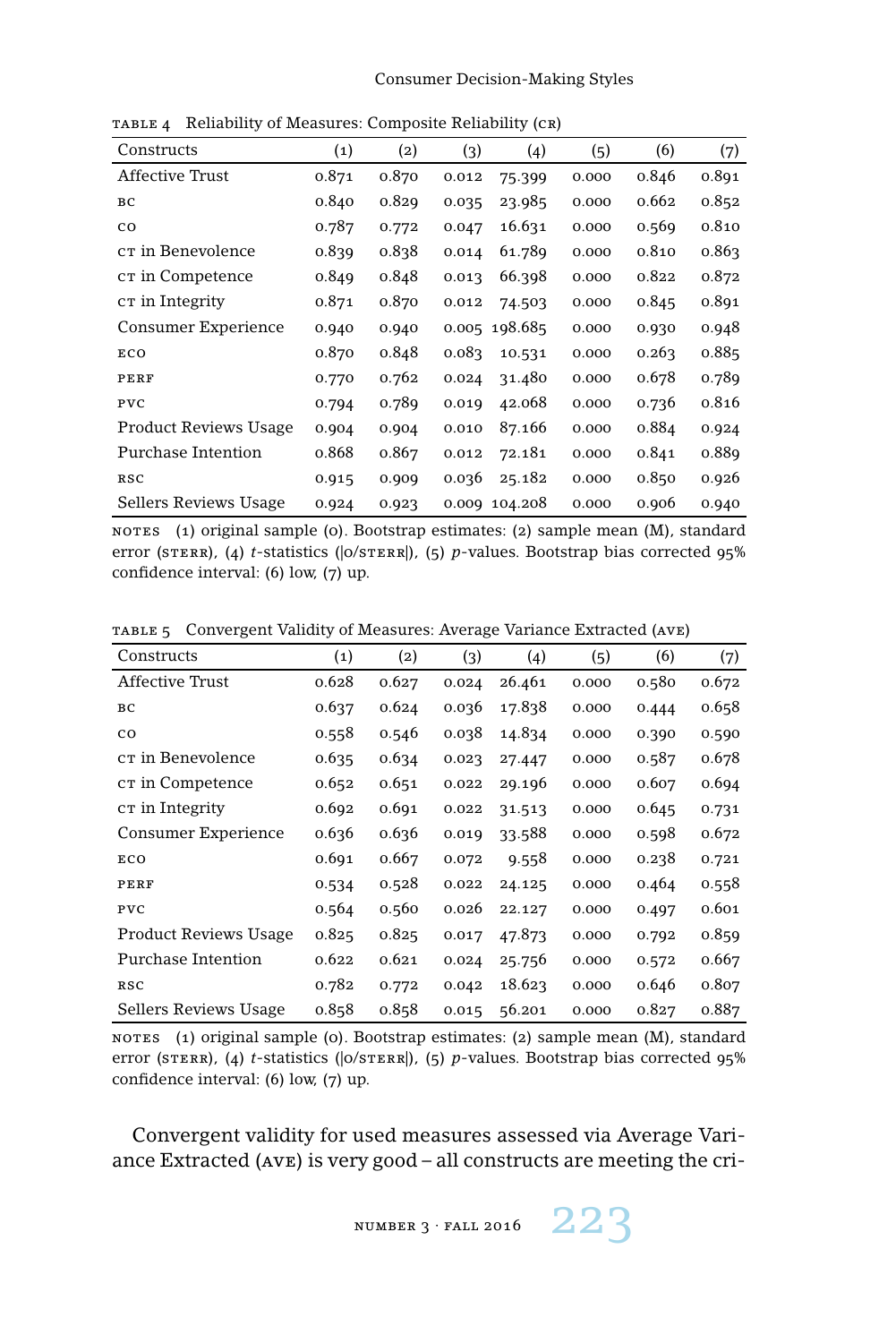|                   |                      |                   |                                  |                                                                                     |     |     |     | $-0.22 - 0.22$ |     |      |      |      |      |      |
|-------------------|----------------------|-------------------|----------------------------------|-------------------------------------------------------------------------------------|-----|-----|-----|----------------|-----|------|------|------|------|------|
| Const.            | (1)                  | $\left( 2\right)$ | (3)                              | (4)                                                                                 | (5) | (6) | (7) | (8)            | (9) | (10) | (11) | (12) | (13) | (14) |
| $\left( 1\right)$ | 0.792                |                   |                                  |                                                                                     |     |     |     |                |     |      |      |      |      |      |
| (2)               |                      | 0.171 0.798       |                                  |                                                                                     |     |     |     |                |     |      |      |      |      |      |
| (3)               | $-0.039$ 0.150 0.747 |                   |                                  |                                                                                     |     |     |     |                |     |      |      |      |      |      |
| (4)               |                      |                   | $0.609$ $0.096$ $-0.026$ $0.797$ |                                                                                     |     |     |     |                |     |      |      |      |      |      |
| (5)               |                      |                   |                                  | $0.747$ $0.161 -0.022$ $0.657$ $0.807$                                              |     |     |     |                |     |      |      |      |      |      |
| (6)               |                      |                   |                                  | $0.633$ $0.099$ $-0.035$ $0.691$ $0.700$ $0.832$                                    |     |     |     |                |     |      |      |      |      |      |
| (7)               |                      |                   |                                  | $0.246$ $0.086$ $0.067$ $0.100$ $0.205$ $0.167$ $0.798$                             |     |     |     |                |     |      |      |      |      |      |
| (8)               |                      |                   |                                  | $0.132 - 0.013$ $0.081$ $0.047$ $0.069$ $0.019$ $0.210$ $0.831$                     |     |     |     |                |     |      |      |      |      |      |
| $\left( 9\right)$ |                      |                   |                                  | $0.070$ $0.310$ $-0.020$ $-0.018$ $0.111$ $0.014$ $0.220$ $0.125$ $0.731$           |     |     |     |                |     |      |      |      |      |      |
| (10)              |                      |                   |                                  | 0.188 0.181 0.156 0.152 0.232 0.175 0.162 0.199 0.233 0.751                         |     |     |     |                |     |      |      |      |      |      |
| (11)              |                      |                   |                                  | 0.262 0.110 0.173 0.121 0.185 0.121 0.327 0.145 0.142 0.074 0.908                   |     |     |     |                |     |      |      |      |      |      |
| (12)              |                      |                   |                                  | 0.739 0.191 0.022 0.500 0.597 0.504 0.285 0.148 0.039 0.209 0.223 0.788             |     |     |     |                |     |      |      |      |      |      |
| (13)              |                      |                   |                                  | 0.188 0.171 0.073 0.143 0.162 0.148 0.040 0.090 0.069 0.336 0.053 0.198 0.884       |     |     |     |                |     |      |      |      |      |      |
| (14)              |                      |                   |                                  | 0.228 0.143 0.033 0.202 0.209 0.140 0.327 0.057 0.169 0.072 0.571 0.211 0.013 0.926 |     |     |     |                |     |      |      |      |      |      |

table 6 Discriminant Validity of Measures: Fornell Larcker Criterion

NOTES CONStructs: (1) Affective Trust, (2) BC, (3) CO, (4) CT in Benevolence, (5) CT in Competence, (6) CT in Integrity, (7) Consumer Experience, (8) ECO, (9) PERF, (10) PVC, (11) Product Reviews Usage, (12) Purchase Intention, (13) rsc, (14) Sellers Reviews Usage. Numbers on matrix diagonal are square roots from ave for constructs; numbers off-diagonal are correlations between them, this is alternative form to report Fornell-Larcker Criterion (Henseler, Ringle, and Sarstedt 2014, 117).

terion of ave value higher than 0.5 as suggested by Fornell and Larcker (1981) – table 5. Even for constructs having lower internal consistency in terms of Cronbach's Alpha (co, PERF and PVC) the AVE values are at least satisfactory.

Discriminant validity of used measures is also at very good (table 6). The Fornell-Larcker Criterion stating that ave for each construct should be higher from all squared correlations between particular construct and other measures (Fornell and Larcker 1981) is met for all constructs (see also note for table 6, as in mentioned table this criterion is reported in alternative form).

## **Results**

#### whole sample model

On the base or conceptual model shown on figure 2 and initial data analysis structural equations model presented on figure 3 has been estimated using Smartpls 3.2 software. Previous analysis (Macik and Macik 2016) confirmed the validity of trust-based adoption model to explain purchase intention in product comparison site environment. In structural model depicted on figure 3 consumer experience explains both reviews constructs, that are also interconnected – as in virtual channel product choice is typically made earlier than vendor/seller choice, so it was assumed that product review usage should explain sellers review usage, also because of similar factors influencing reviews following as a whole – persons more often using

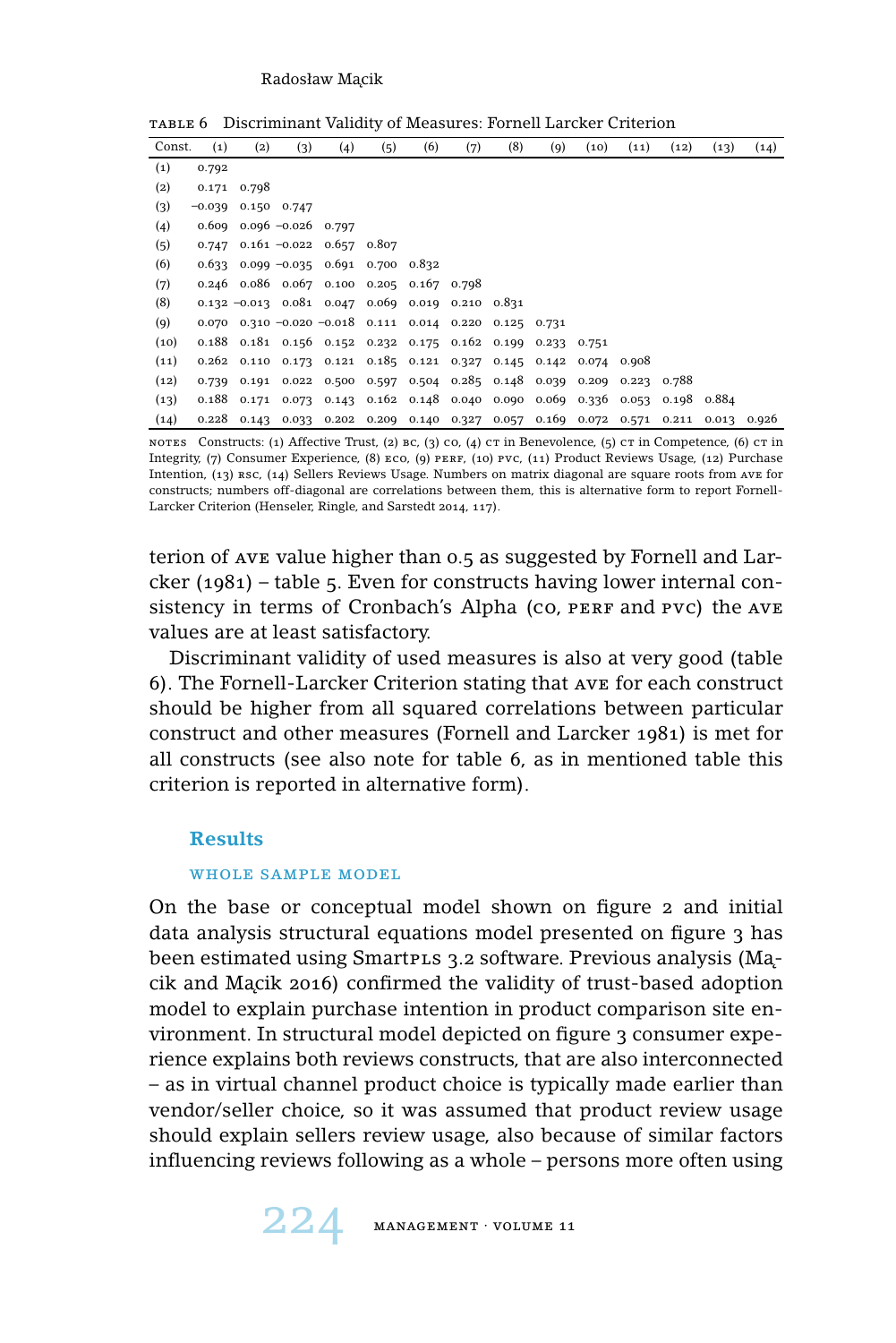

figure 3 Research Model with Results Obtained via pls-sem (values on paths are standardized path coefficients with bootstrap obtained *p*-values reported in parentheses)

product reviews inside product comparison engine are more likely more heavily relying on sellers reviews, to establish sellers credibility.

Estimated model exhibits reasonable fit – proportion of variance explained, measured with  $R^2$  statistics is over 0.5 for main explained variables, particularly 0.612 for Affective Trust and 0.551 for Purchase Intention. The level of coefficients of determination  $(R<sup>2</sup>)$  for all constructs playing roles of dependent variables are presented in table 7. Also low srmr (Square Root of Mean Residuals) value on the level of 0.039 suggests reasonable model fit to the data. Table 8 presents in detail path coefficient values in original sample and inference statistics for paths obtained via bootstrapping. Path coefficientsfrom original sample with significance levels are also shown on figure 3.

In general, consumer experience with product and sellers reviews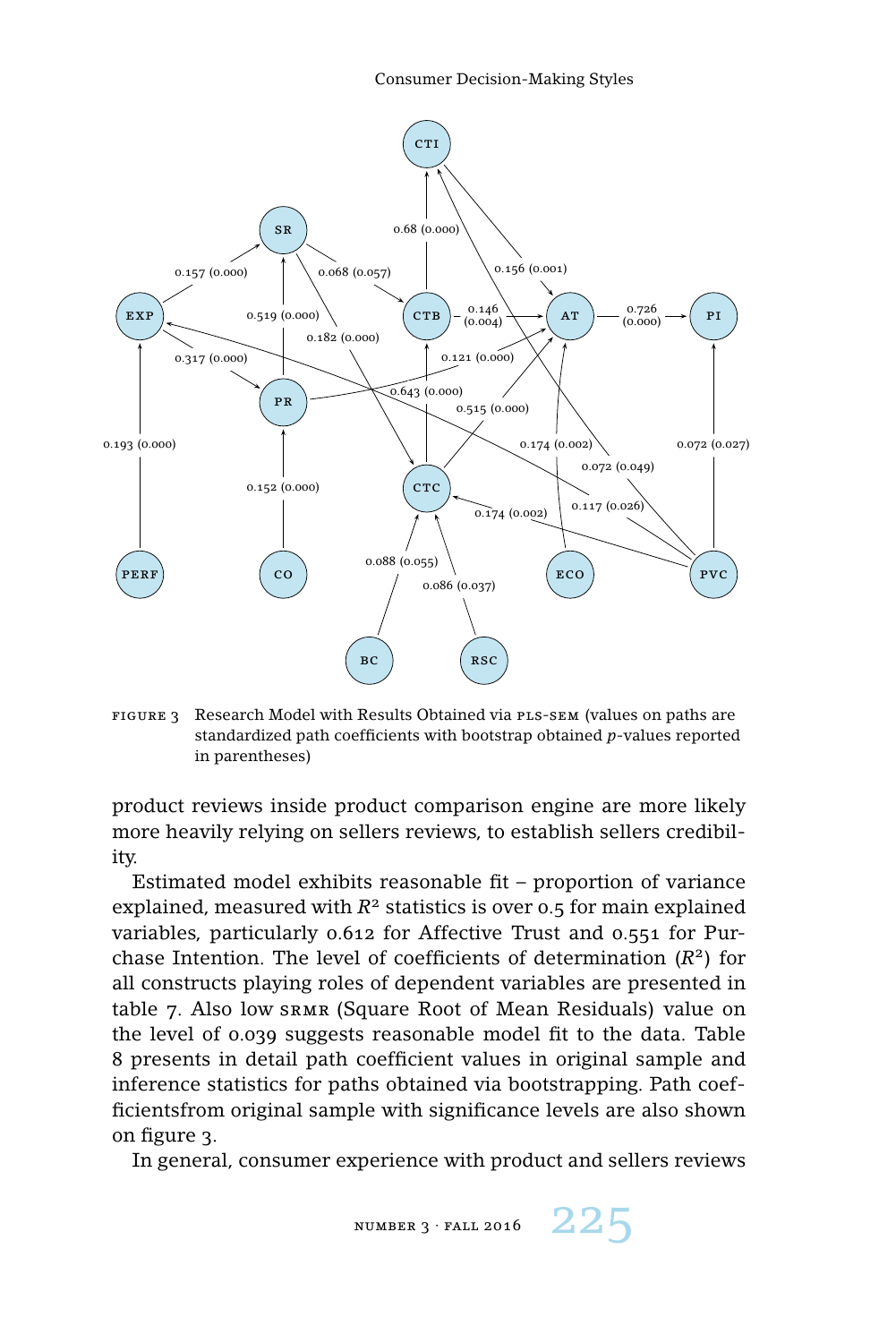| Constructs                   | (1)   | $\left( 2\right)$ | (3)   | (4)    | (5)   | (6)   | (7)   |
|------------------------------|-------|-------------------|-------|--------|-------|-------|-------|
| <b>Affective Trust</b>       | 0.612 | 0.617             | 0.034 | 17.974 | 0.000 | 0.559 | 0.691 |
| CT in Benevolence            | 0.436 | 0.438             | 0.046 | 9.528  | 0.000 | 0.352 | 0.530 |
| CT in Competence             | 0.106 | 0.119             | 0.029 | 3.676  | 0.000 | 0.086 | 0.207 |
| CT in Integrity              | 0.482 | 0.483             | 0.044 | 11.005 | 0.000 | 0.401 | 0.571 |
| Consumer Experience          | 0.061 | 0.071             | 0.025 | 2.462  | 0.014 | 0.038 | 0.143 |
| <b>Product Reviews Usage</b> | 0.130 | 0.137             | 0.030 | 4.267  | 0.000 | 0.090 | 0.215 |
| Purchase Intention           | 0.551 | 0.555             | 0.041 | 13.311 | 0.000 | 0.482 | 0.640 |
| Sellers Reviews Usage        | 0.348 | 0.351             | 0.040 | 8.603  | 0.000 | 0.279 | 0.436 |

table 7 Coefficients of Determination for Dependent Variables in Estimated Model (*R*<sup>2</sup> Values)

nores  $(1)$  original sample (o). Bootstrap estimates: (2) sample mean  $(M)$ , standard error (STERR), (4) *t*-statistics ( $|O/STERR|$ ), (5) *p*-values. Bootstrap bias corrected 95% confidence interval: (6) low, (7) up.

table 8 Path Coefficients in Estimated Model

| Constructs                                                  | (1)   | (2)   | (3)   | (4)          | (5)   | (6)      | (7)   |
|-------------------------------------------------------------|-------|-------|-------|--------------|-------|----------|-------|
| Affective Trust $\rightarrow$ Purchase Intention            | 0.726 | 0.726 |       | 0.032 22.941 | 0.000 | 0.663    | 0.786 |
| $BC \rightarrow CT$ in Competence                           | 0.088 | 0.097 | 0.046 | 1.916        | 0.055 | 0.024    | 0.206 |
| $co \rightarrow$ Product Reviews Usage                      | 0.152 | 0.159 | 0.043 | 3.529        | 0.000 | 0.089    | 0.256 |
| $cr$ in Benevolence $\rightarrow$ Affective Trust           | 0.146 | 0.146 | 0.051 | 2.866        | 0.004 | 0.045    | 0.245 |
| $cr$ in Benevolence $\rightarrow cr$ in Integrity           | 0.680 | 0.678 |       | 0.033 20.335 | 0.000 | 0.607    | 0.737 |
| ст in Competence $\rightarrow$ Affective Trust              | 0.515 | 0.513 |       | 0.049 10.578 | 0.000 | 0.411    | 0.603 |
| $cr$ in Competence $\rightarrow cr$ in Benevolence          | 0.643 | 0.642 |       | 0.038 16.957 | 0.000 | 0.567    | 0.714 |
| $cr$ in Integrity $\rightarrow$ Affective Trust             | 0.156 | 0.157 | 0.049 | 3.208        | 0.001 | 0.064    | 0.257 |
| Consumer Experience $\rightarrow$ Product Reviews Usage     | 0.317 | 0.317 | 0.042 | 7.529        | 0.000 | 0.235    | 0.402 |
| Consumer Experience $\rightarrow$ Sellers Reviews Usage     | 0.157 | 0.158 | 0.044 | 3.600        | 0.000 | 0.074    | 0.245 |
| $\mathbb{R}$ co $\rightarrow$ Affective Trust               | 0.069 | 0.072 | 0.033 | 2.073        | 0.038 | 0.015    | 0.142 |
| <b>PERF</b> $\rightarrow$ Consumer Experience               | 0.193 | 0.202 | 0.050 | 3.849        | 0.000 | 0.120    | 0.313 |
| $PVC \rightarrow CT$ in Competence                          | 0.174 | 0.176 | 0.056 | 3.107        | 0.002 | 0.071    | 0.288 |
| $PVC \rightarrow CT$ in Integrity                           | 0.072 | 0.074 | 0.037 | 1.967        | 0.049 | 0.005    | 0.149 |
| $PVC \rightarrow Consumer$ Experience                       | 0.117 | 0.119 | 0.053 | 2.222        | 0.026 | 0.020    | 0.227 |
| $PVC \rightarrow Purchase Intention$                        | 0.072 | 0.074 | 0.033 | 2.218        | 0.027 | 0.015    | 0.143 |
| Product Reviews Usage $\rightarrow$ Affective Trust         | 0.121 | 0.121 | 0.033 | 3.678        | 0.000 | 0.057    | 0.186 |
| Product Reviews Usage $\rightarrow$ Sellers Reviews Usage   | 0.519 | 0.519 | 0.039 | 13.342       | 0.000 | 0.442    | 0.594 |
| $\texttt{RSC} \rightarrow \texttt{CT}$ in Competence        | 0.086 | 0.091 | 0.041 | 2.091        | 0.037 | 0.020    | 0.181 |
| Sellers Reviews Usage $\rightarrow$ c $\tau$ in Benevolence | 0.068 | 0.068 | 0.036 | 1.907        | 0.057 | $-0.003$ | 0.136 |
| Sellers Reviews Usage $\rightarrow$ cr in Competence        | 0.182 | 0.181 | 0.044 | 4.122        | 0.000 | 0.090    | 0.265 |

notes (1) original sample (o). Bootstrap estimates: (2) sample mean (M), standard error (sterr), (4) *t*statistics ( $|o/sTERR|$ ), (5) *p*-values. Bootstrap bias corrected 95% confidence interval: (6) low, (7) up.

usage are loosely connected with trust-based adoption model constructs. Also the direct influence of six selected (on the base of correlation analysis) consumer decision-making styles is not so strong, although those relationships are statistically significant. Magnitude of consumer decision-making styles influence increases when total effects (including indirect effects) are taken into account.

As the model is quite complicated, some indirect effects are pres-

226 management · volume <sup>11</sup>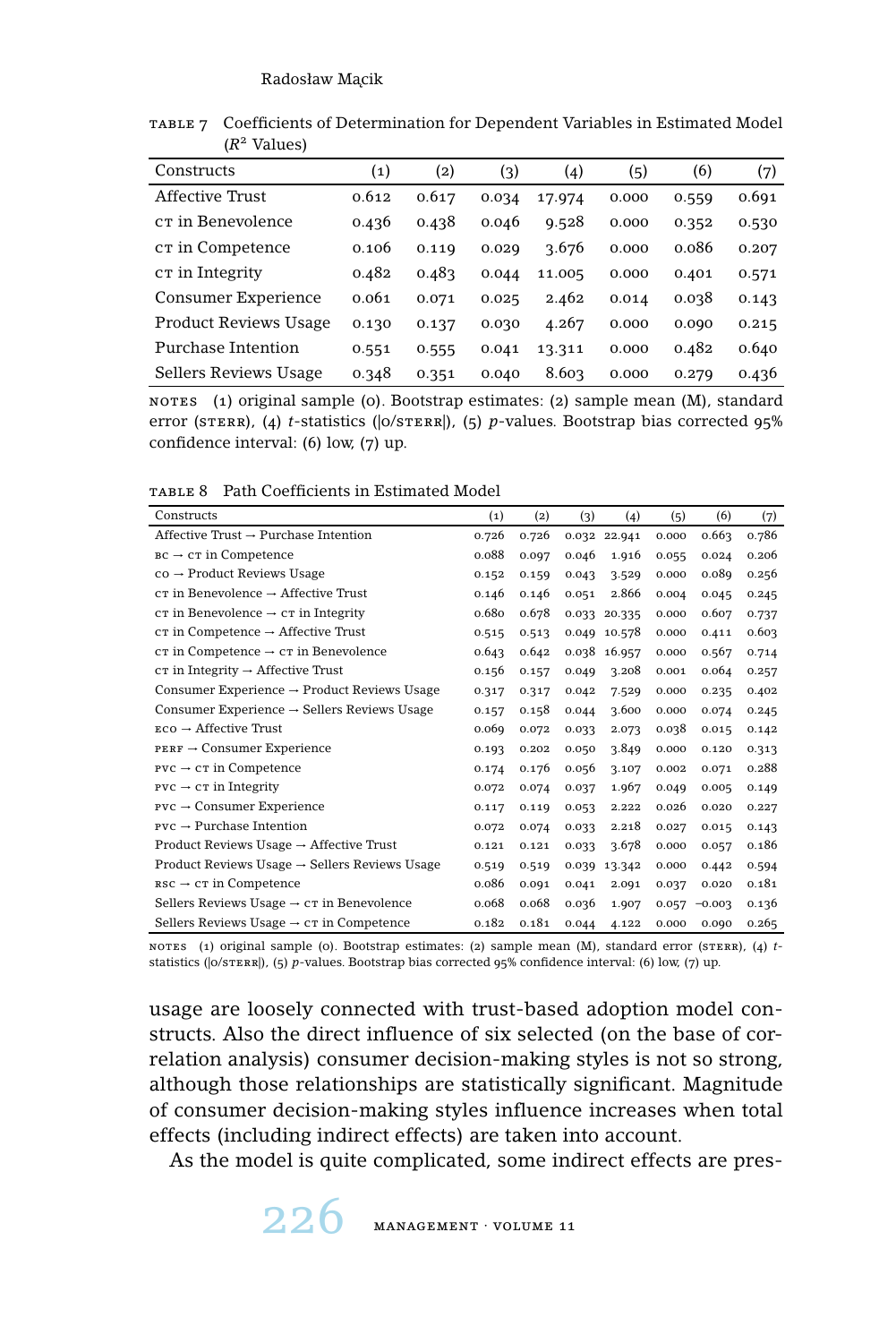TABLE 9 Total Effects in Estimated Model

| Constructs                                                 | (1)   | (2)   | (3)   | (4)          | (5)   | (6)   | (7)   |
|------------------------------------------------------------|-------|-------|-------|--------------|-------|-------|-------|
| Affective Trust $\rightarrow$ Purchase Intention           | 0.726 | 0.726 |       | 0.032 22.941 | 0.000 | 0.663 | 0.786 |
| $*_{BC} \rightarrow$ Affective Trust                       | 0.060 | 0.066 | 0.032 | 1.872        | 0.061 | 0.015 | 0.143 |
| * $BC \rightarrow CT$ in Benevolence                       | 0.057 | 0.062 | 0.030 | 1.895        | 0.058 | 0.014 | 0.134 |
| $BC \rightarrow CT$ in Competence                          | 0.088 | 0.097 | 0.046 | 1.916        | 0.055 | 0.024 | 0.206 |
| * $BC \rightarrow CT$ in Integrity                         | 0.039 | 0.042 | 0.021 | 1.852        | 0.064 | 0.009 | 0.093 |
| * $BC \rightarrow Purchase Intention$                      | 0.043 | 0.048 | 0.024 | 1.825        | 0.068 | 0.010 | 0.106 |
| $*$ co $\rightarrow$ Affective Trust                       | 0.030 | 0.031 | 0.010 | 2.960        | 0.003 | 0.014 | 0.053 |
| $*$ co $\rightarrow$ c $\scriptstyle\rm T$ in Benevolence  | 0.015 | 0.015 | 0.005 | 2.669        | 0.008 | 0.006 | 0.027 |
| $*$ co $\rightarrow$ c $\tau$ in Competence                | 0.014 | 0.015 | 0.005 | 2.629        | 0.009 | 0.006 | 0.027 |
| * $co \rightarrow cr$ in Integrity                         | 0.010 | 0.010 | 0.004 | 2.679        | 0.007 | 0.004 | 0.018 |
| co → Product Reviews Usage                                 | 0.152 | 0.159 | 0.043 | 3.529        | 0.000 | 0.089 | 0.256 |
| *co → Purchase Intention                                   | 0.021 | 0.022 | 0.007 | 2.994        | 0.003 | 0.010 | 0.038 |
| *co -> Sellers Reviews Usage                               | 0.079 | 0.083 | 0.023 | 3.465        | 0.001 | 0.045 | 0.134 |
| $cr$ in Benevolence $\rightarrow$ Affective Trust          | 0.252 | 0.252 | 0.046 | 5.496        | 0.000 | 0.164 | 0.343 |
| $cr$ in Benevolence $\rightarrow cr$ in Integrity          | 0.680 | 0.678 |       | 0.033 20.335 | 0.000 | 0.607 | 0.737 |
| * $c\tau$ in Benevolence $\rightarrow$ Purchase Intention  | 0.183 | 0.183 | 0.035 | 5.286        | 0.000 | 0.117 | 0.252 |
| $cr$ in Competence $\rightarrow$ Affective Trust           | 0.676 | 0.675 |       | 0.035 19.395 | 0.000 | 0.601 | 0.739 |
| ст in Competence $\rightarrow$ ст in Benevolence           | 0.643 | 0.642 |       | 0.038 16.957 | 0.000 | 0.567 | 0.714 |
| * $cr$ in Competence $\rightarrow cr$ in Integrity         | 0.437 | 0.436 |       | 0.042 10.424 | 0.000 | 0.352 | 0.516 |
| *cT in Competence -> Purchase Intention                    | 0.491 | 0.490 |       | 0.039 12.588 | 0.000 | 0.412 | 0.564 |
| $cr$ in Integrity $\rightarrow$ Affective Trust            | 0.156 | 0.157 | 0.049 | 3.208        | 0.001 | 0.064 | 0.257 |
| $*$ c $\tau$ in Integrity $\rightarrow$ Purchase Intention | 0.113 | 0.114 | 0.035 | 3.209        | 0.001 | 0.046 | 0.184 |
| *Consumer Experience $\rightarrow$ Affective Trust         | 0.084 | 0.083 | 0.018 | 4.678        | 0.000 | 0.050 | 0.119 |
| *Consumer Experience $\rightarrow$ c $\tau$ in Benevolence | 0.060 | 0.059 | 0.017 | 3.510        | 0.000 | 0.027 | 0.092 |
| *Consumer Experience $\rightarrow$ c $\tau$ in Competence  | 0.059 | 0.059 | 0.017 | 3.396        | 0.001 | 0.025 | 0.093 |
| *Consumer Experience $\rightarrow$ c $\tau$ in Integrity   | 0.041 | 0.040 | 0.012 | 3.501        | 0.000 | 0.018 | 0.062 |
| Consumer Experience $\rightarrow$ Product Reviews Usage    | 0.317 | 0.317 | 0.042 | 7.529        | 0.000 | 0.235 | 0.402 |
| *Consumer Experience $\rightarrow$ Purchase Intention      | 0.061 | 0.061 | 0.013 | 4.608        | 0.000 | 0.036 | 0.086 |
| Consumer Experience $\rightarrow$ Sellers Reviews Usage    | 0.322 | 0.323 | 0.045 | 7.180        | 0.000 | 0.236 | 0.409 |
| $\text{\textsf{Eco}} \rightarrow \text{Afteritive Trust}$  | 0.069 | 0.072 | 0.033 | 2.073        | 0.038 | 0.015 | 0.142 |
| $*_{\text{ECO}}$ $\rightarrow$ Purchase Intention          | 0.050 | 0.052 | 0.024 | 2.076        | 0.038 | 0.010 | 0.103 |
| * $F_{\texttt{ERF}} \rightarrow \text{Affective Trust}$    | 0.016 | 0.017 | 0.005 | 2.998        | 0.003 | 0.008 | 0.029 |
| $*_{\texttt{PERF}} \rightarrow c\tau$ in Benevolence       | 0.012 | 0.012 | 0.005 | 2.500        | 0.012 | 0.004 | 0.022 |
| *PERF $\rightarrow$ CT in Competence                       | 0.011 | 0.012 | 0.005 | 2.429        | 0.015 | 0.004 | 0.022 |
| * $PERT \rightarrow CT$ in Integrity                       | 0.008 | 0.008 | 0.003 | 2.506        | 0.012 | 0.003 | 0.015 |
| <b>PERF</b> $\rightarrow$ Consumer Experience              | 0.193 | 0.202 | 0.050 | 3.849        | 0.000 | 0.120 | 0.313 |
| $*_{\tt PERT} \rightarrow$ Product Reviews Usage           | 0.061 | 0.064 | 0.018 | 3.371        | 0.001 | 0.034 | 0.106 |
| $*_{\text{PERF}} \rightarrow$ Purchase Intention           | 0.012 | 0.012 | 0.004 | 2.965        | 0.003 | 0.006 | 0.021 |
| *PERF -> Sellers Reviews Usage                             | 0.062 | 0.066 | 0.020 | 3.094        | 0.002 | 0.034 | 0.113 |
| * $\mathsf{PVC} \rightarrow \mathsf{Affective\; Trust}$    | 0.139 | 0.140 | 0.041 | 3.345        | 0.001 | 0.063 | 0.225 |
| * $\texttt{PVC} \rightarrow \texttt{CT}$ in Benevolence    | 0.119 | 0.120 | 0.037 | 3.226        | 0.001 | 0.052 | 0.195 |
| $PVC \rightarrow CT$ in Competence                         | 0.181 | 0.183 | 0.057 | 3.197        | 0.001 | 0.076 | 0.296 |

*Continued on the next page*

ent. As total effect is the sum of direct effect and indirect effect(s), only direct and total effects are reported (tables 8 and 9). The indirect effect, in this case, is easy to calculate as the difference between total and direct effects (or as multiplication of particular path coefficients). In the case of lack of direct relationship total effect equals indirect effect – such cases are marked with asterisk table 9.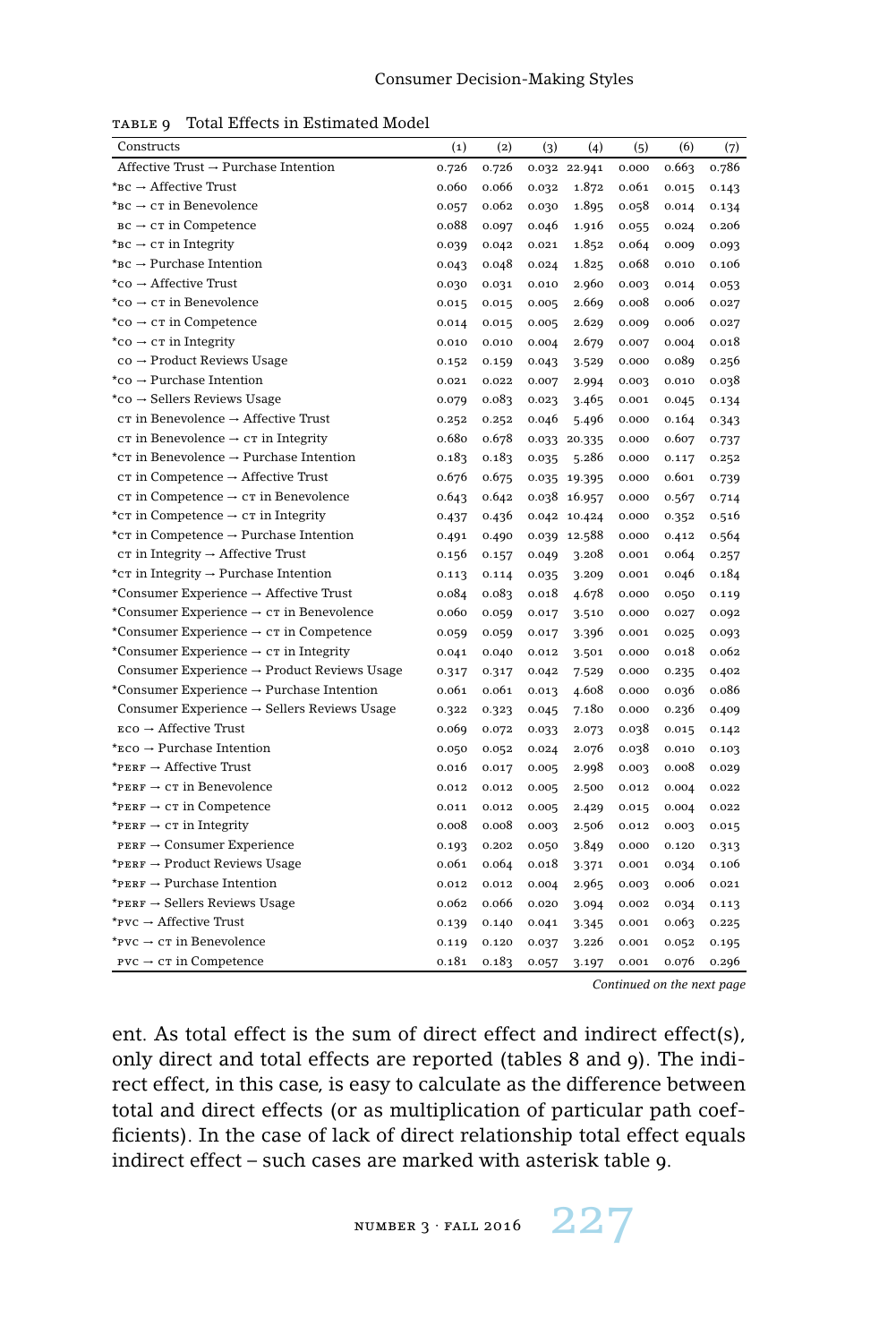|  | TABLE 9 Continued from the previous page |  |  |  |  |
|--|------------------------------------------|--|--|--|--|
|--|------------------------------------------|--|--|--|--|

| * $PVC \rightarrow CT$ in Integrity                         | 0.153 | 0.155 | 0.052 | 2.939  | 0.003 | 0.057 | 0.262 |
|-------------------------------------------------------------|-------|-------|-------|--------|-------|-------|-------|
| $PVC \rightarrow Consumer$ Experience                       | 0.117 | 0.119 | 0.053 | 2.222  | 0.026 | 0.020 | 0.227 |
| * $\texttt{PVC} \rightarrow \texttt{Product}$ Reviews Usage | 0.037 | 0.038 | 0.017 | 2.122  | 0.034 | 0.005 | 0.074 |
| $PVC \rightarrow Purchase Intention$                        | 0.173 | 0.176 | 0.044 | 3.942  | 0.000 | 0.097 | 0.269 |
| * $\texttt{PVC} \rightarrow$ Sellers Reviews Usage          | 0.038 | 0.039 | 0.018 | 2.064  | 0.039 | 0.005 | 0.077 |
| Product Reviews Usage $\rightarrow$ Affective Trust         | 0.194 | 0.193 | 0.036 | 5.334  | 0.000 | 0.122 | 0.263 |
| *Product Reviews Usage $\rightarrow$ cr in Benevolence      | 0.096 | 0.095 | 0.024 | 3.957  | 0.000 | 0.047 | 0.142 |
| *Product Reviews Usage $\rightarrow$ cr in Competence       | 0.095 | 0.094 | 0.025 | 3.829  | 0.000 | 0.045 | 0.143 |
| *Product Reviews Usage $\rightarrow$ c $\tau$ in Integrity  | 0.065 | 0.065 | 0.017 | 3.936  | 0.000 | 0.031 | 0.095 |
| *Product Reviews Usage $\rightarrow$ Purchase Intention     | 0.141 | 0.140 | 0.027 | 5.301  | 0.000 | 0.088 | 0.191 |
| Product Reviews Usage $\rightarrow$ Sellers Reviews Usage   | 0.519 | 0.519 | 0.039 | 13.342 | 0.000 | 0.442 | 0.594 |
| * $\texttt{RSC} \rightarrow \text{Afteritive Trust}$        | 0.058 | 0.061 | 0.028 | 2.045  | 0.041 | 0.013 | 0.125 |
| * $\texttt{RSC} \rightarrow \texttt{CT}$ in Benevolence     | 0.055 | 0.058 | 0.027 | 2.027  | 0.043 | 0.012 | 0.119 |
| $\texttt{RSC} \rightarrow \texttt{CT}$ in Competence        | 0.086 | 0.091 | 0.041 | 2.091  | 0.037 | 0.020 | 0.181 |
| * $\texttt{RSC} \rightarrow \texttt{CT}$ in Integrity       | 0.037 | 0.040 | 0.019 | 1.961  | 0.050 | 0.007 | 0.083 |
| * $\texttt{RSC} \rightarrow$ Purchase Intention             | 0.042 | 0.045 | 0.021 | 1.989  | 0.047 | 0.009 | 0.093 |
| *Sellers Reviews Usage $\rightarrow$ Affective Trust        | 0.140 | 0.139 | 0.031 | 4.540  | 0.000 | 0.075 | 0.197 |
| Sellers Reviews Usage $\rightarrow$ cr in Benevolence       | 0.185 | 0.184 | 0.045 | 4.148  | 0.000 | 0.094 | 0.269 |
| Sellers Reviews Usage $\rightarrow$ cr in Competence        | 0.182 | 0.181 | 0.044 | 4.122  | 0.000 | 0.090 | 0.265 |
| *Sellers Reviews Usage $\rightarrow$ cr in Integrity        | 0.126 | 0.125 | 0.031 | 4.123  | 0.000 | 0.061 | 0.181 |
| *Sellers Reviews Usage - Purchase Intention                 | 0.102 | 0.101 | 0.023 | 4.409  | 0.000 | 0.053 | 0.144 |

notes Column headings are as follows: (1) original sample (o). Bootstrap estimates: (2) sample mean (M), standard error (STERR), (4) *t*-statistics (|o/STERR|), (5) *p*-values. Bootstrap bias corrected 95% confidence interval: (6) low, (7) up. \* indirect effect only.

## multi group comparisons regarding chosen brand

In this study, consumers were expected to make choice of an automatic coffee machine (as a suggestion for a neighbour buy) in product comparison site environment. This choice has been recorded on the level of particular product recognizable by exact type (described as producer alphanumerical code). To form groups for comparison chosen brand has been used.

Study participants can choose any of brands available in product comparison site although better-known brands (of large general

| Groups of brands               | Brand name | Group size $(n)$ | Share (%) |
|--------------------------------|------------|------------------|-----------|
| Included for PLS-MGA analysis  | Saeco      | 150              | 32.5      |
|                                | De Longhi  | 107              | 23.2      |
|                                | Krups      | 75               | 16.3      |
|                                | Bosch      | 63               | 13.7      |
|                                | Siemens    | 42               | 9.1       |
| Excluded from PLS-MGA analysis | Severin    | 3                | 0.7       |
|                                | Zelmer     | 3                | 0.7       |
|                                | other      | 18               | 3.9       |

| TABLE 10 Structure of Brand Choices Made by Research Participants with Size |
|-----------------------------------------------------------------------------|
| of Groups for PLS-MGA                                                       |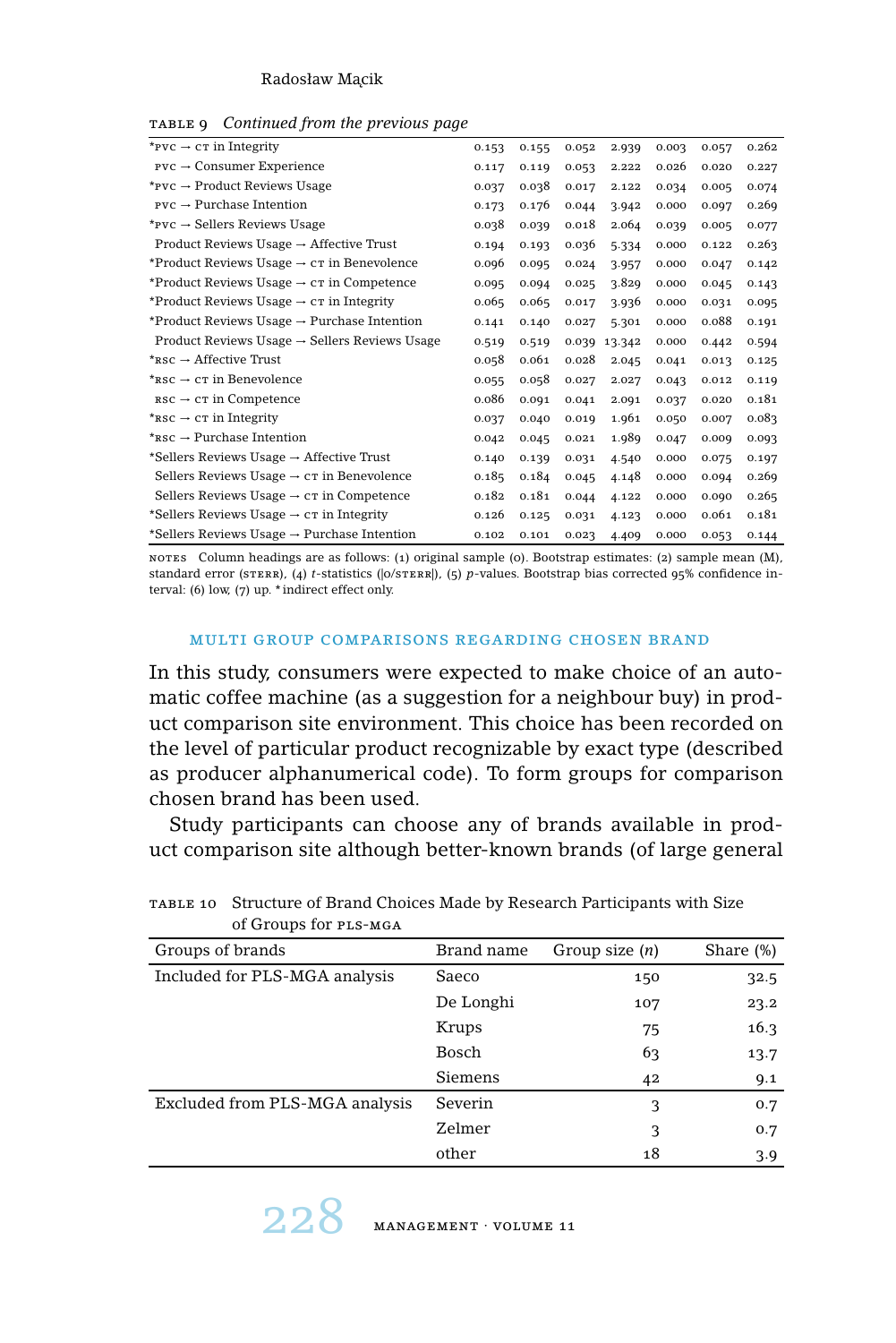| ١<br>$\mathbf{I}$                   |  |
|-------------------------------------|--|
|                                     |  |
| $\ddotsc$<br>i<br>ا من مغمد تم<br>i |  |
| C                                   |  |
| ī                                   |  |

| Paths (direct effects)                                              |          |          | Coefficient estimates |               |          |               | $p$ -values (from bootstraping) |       |                         |                        |
|---------------------------------------------------------------------|----------|----------|-----------------------|---------------|----------|---------------|---------------------------------|-------|-------------------------|------------------------|
|                                                                     | Ξ        | ହ        | ව                     | $\widehat{f}$ | ල        | $\widehat{E}$ | ହ                               | ම     | $\widehat{\mathcal{F}}$ | $\widehat{\mathbf{e}}$ |
| Affective Trust $\rightarrow$ Purchase Intention                    | 0.707    | 0.744    | 0.639                 | 0.773         | 0.638    | 0.000         | 0.000                           | 0.000 | 0.000                   | 0.000                  |
| $BC \rightarrow CT$ in Competence                                   | 0.001    | 0.052    | 0.208                 | 0.071         | 0.246    | 0.993         | 0.693                           | 0.172 | 0.493                   | 0.274                  |
| $co \rightarrow Product$ Reviews Usage                              | 0.318    | $-0.018$ | 0.260                 | 0.183         | 0.244    | 0.003         | 0.872                           | 0.325 | 0.024                   | 0.152                  |
| Affective Trust<br>$cr$ in Benevolence $\rightarrow$                | 0.197    | 0.304    | $-0.033$              | 0.211         | 0.019    | 0.147         | 0.001                           | 0.718 | 0.033                   | 0.939                  |
| CT in Integrity<br>$cr$ in Benevolence $\rightarrow$                | 0.680    | 0.644    | 0.523                 | 0.722         | 0.818    | 0.000         | 0.000                           | 0.000 | 0.000                   | 0.000                  |
| Affective Trust<br>cr in Competence $\rightarrow$                   | 0.511    | 0.390    | 0.579                 | 0.562         | 0.385    | 0.000         | 0.000                           | 0.000 | 0.000                   | 0.023                  |
| Cr in Benevolence<br>cr in Competence $\rightarrow$                 | 0.764    | 0.565    | 0.473                 | 0.696         | 0.614    | 0.000         | 0.000                           | 0.000 | 0.000                   | 0.000                  |
| $cr$ in Integrity $\rightarrow$ Affective Trust                     | 0.179    | 0.102    | 0.295                 | 0.020         | 0.359    | 0.179         | 0.265                           | 0.007 | 0.816                   | 0.111                  |
| -> Product Reviews Usage<br>$\mathbf 0$<br>Consumer Experienc       | 0.114    | 0.372    | 0.286                 | 0.398         | 0.030    | 0.420         | 0.000                           | 0.023 | 0.000                   | 0.878                  |
| Sellers Reviews Usage<br>$\uparrow$<br>Consumer Experience          | 0.229    | 0.235    | 0.115                 | 0.199         | $-0.131$ | 0.043         | 0.006                           | 0.353 | 0.009                   | 0.435                  |
| $_{\rm ECO}\rightarrow$ Affective Trust                             | 0.048    | 0.055    | 0.093                 | 0.145         | 0.046    | 0.567         | 0.539                           | 0.397 | 0.010                   | 0.776                  |
| $PERF \rightarrow Consumer$ Experience                              | 0.314    | 0.311    | 0.073                 | 0.163         | 0.020    | 0.002         | 0.000                           | 0.784 | 0.085                   | 0.943                  |
| $PVC \rightarrow CT$ in Competence                                  | 0.411    | 0.121    | 0.287                 | 0.124         | $-0.029$ | 0.004         | 0.448                           | 0.030 | 0.325                   | 0.850                  |
| $\texttt{PVC} \rightarrow \texttt{CT}$ in Integrity                 | 0.223    | 0.000    | 0.089                 | 0.041         | 0.199    | 0.036         | 0.998                           | 0.395 | 0.602                   | 0.061                  |
| $\texttt{pvc} \rightarrow \text{Consumer~Experience}$               | 0.260    | 0.155    | 0.082                 | 0.037         | 0.360    | 0.065         | 0.226                           | 0.657 | 0.773                   | 0.037                  |
| $PVC \rightarrow Purchase Intention$                                | 0.078    | 0.059    | 0.261                 | $-0.038$      | 0.150    | 0.366         | 0.410                           | 0.003 | 0.646                   | 0.412                  |
| $age \rightarrow Afterctive Trust$<br>Product Reviews Usa           | 0.195    | 0.215    | $-0.032$              | 0.079         | 0.325    | 0.016         | 0.001                           | 0.682 | 0.149                   | 0.002                  |
| Sellers Reviews Usage<br>Product Reviews Usage -                    | 0.543    | 0.411    | 0.555                 | 0.527         | 0.538    | 0.000         | 0.000                           | 0.000 | 0.000                   | 0.000                  |
| $\texttt{RSC} \rightarrow \texttt{CT}$ in Competence                | $-0.033$ | 0.167    | 0.120                 | 0.141         | $-0.212$ | 0.845         | 0.089                           | 0.366 | 0.095                   | 0.413                  |
| Sellers Reviews Usage - cr in Benevolence                           | 0.006    | 0.083    | 0.169                 | 0.029         | 0.146    | 0.949         | 0.289                           | 0.087 | 0.621                   | 0.303                  |
| Sellers Reviews Usage - cr in Competence                            | 0.298    | 0.222    | $-0.074$              | 0.305         | $-0.199$ | 0.006         | 0.011                           | 0.495 | 0.000                   | 0.282                  |
| DeLonghi, (3) Krups, (4) Saeco, (5) Siemens<br>NOTES (1) Bosch, (2) |          |          |                       |               |          |               |                                 |       |                         |                        |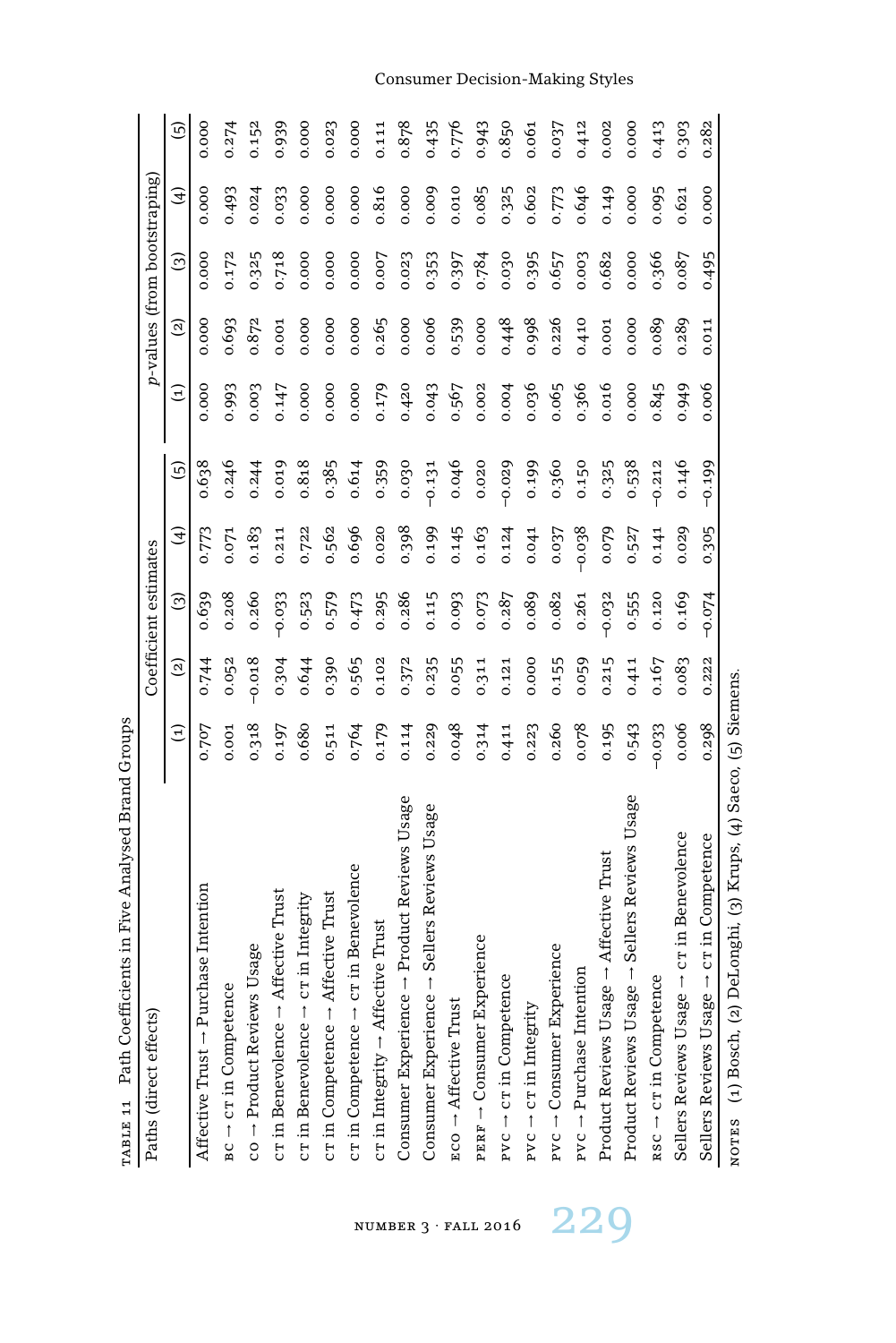| Paths (direct effects)                                                   |                      |             |            |           |           |            |           |           | Significance of diff. between path coeff. in groups: p-values (from PLS-MGA test) |                      |
|--------------------------------------------------------------------------|----------------------|-------------|------------|-----------|-----------|------------|-----------|-----------|-----------------------------------------------------------------------------------|----------------------|
|                                                                          | $(1)-(2)$            | $(1) - (3)$ | $(1)-(4)$  | $(1)-(5)$ | $(2)-(3)$ | $(2)-(4)$  | $(2)-(5)$ | $(3)-(4)$ | $(3)-(5)$                                                                         | $(4)-(5)$            |
| urchase Intention<br>Affective Trust $\rightarrow$ P                     | 0.621                | 0.281       | 0.714      | 0.331     | 0.102     | 0.649      | 0.196     | 0.944     | 0.525                                                                             | 0.132                |
| $BC \rightarrow CT$ in Competence                                        | 0.604                | 0.857       | 0.664      | 0.853     | 0.819     | 0.544      | 0.830     | 0.169     | 0.618                                                                             | 0.836                |
| co - Product Reviews Usage                                               | $0.022*$             | 0.544       | 0.131      | 0.356     | 0.779     | 0.914      | 0.909     | 0.292     | 0.382                                                                             | 0.708                |
| $c\,r$ in Benevolence $\rightarrow$ Affective Trust                      | 0.752                | 0.072       | 0.549      | 0.257     | $0.006*$  | 0.244      | 0.141     | 0.965     | 0.567                                                                             | 0.227                |
| CT in Integrity<br>ст in Benevolence $\rightarrow$                       | 0.349                | 0.103       | 0.674      | 0.915     | 0.152     | 0.827      | 0.967     | 0.963     | 0.993                                                                             | 0.864                |
| Affective Trust<br>$cr$ in Competence $\rightarrow$                      | 0.227                | 0.657       | 0.614      | 0.283     | 0.912     | 0.910      | 0.522     | 0.434     | 0.150                                                                             | 0.168                |
| CT in Benevolence<br>cr in Competence $\rightarrow$                      | $0.047$ <sup>*</sup> | 0.022       | 0.250      | 0.174     | 0.244     | 0.909      | 0.658     | 0.963     | 0.798                                                                             | 0.318                |
| $c\text{-r}$ in Integrity $\rightarrow$ Affective Trust                  | 0.312                | 0.748       | 0.157      | 0.769     | 0.919     | 0.253      | 0.858     | $0.020*$  | 0.631                                                                             | 0.913                |
| Consumer Experience $\rightarrow$ Product Reviews Usage                  | 0.938                | 0.820       | 0.964      | 0.359     | 0.288     | 0.596      | $0.058**$ | 0.788     | 0.135                                                                             | $0.041$ <sup>*</sup> |
| Consumer Experience $\rightarrow$ Sellers Reviews Usage                  | 0.508                | 0.248       | 0.401      | 0.047     | 0.215     | 0.373      | $0.035*$  | 0.712     | 0.124                                                                             | $0.048*$             |
| $\texttt{rco} \rightarrow \text{AfterCure Trust}$                        | 0.541                | 0.635       | 0.831      | 0.480     | 0.610     | 0.818      | 0.458     | 0.645     | 0.388                                                                             | 0.263                |
| $PERF \rightarrow Consumer$ Experience                                   | 0.485                | 0.220       | 0.126      | 0.180     | 0.219     | 0.105      | 0.178     | 0.527     | 0.438                                                                             | 0.356                |
| $\texttt{PVC} \rightarrow \texttt{CT}$ in Competence                     | $0.079**$            | 0.262       | $0.056**$  | $0.018*$  | 0.799     | 0.502      | 0.241     | 0.168     | $0.063***$                                                                        | 0.213                |
| $PVC \rightarrow CT$ in Integrity                                        | $0.067***$           | 0.183       | $0.084***$ | 0.441     | 0.732     | 0.624      | 0.909     | 0.346     | 0.773                                                                             | 0.886                |
| $\texttt{PVC} \rightarrow \text{Consumer Experience}$                    | 0.290                | 0.225       | 0.125      | 0.705     | 0.380     | 0.256      | 0.852     | 0.412     | 0.874                                                                             | 0.928                |
| ention<br>$PVC \rightarrow Purchase Int$                                 | 0.430                | 0.933       | 0.165      | 0.644     | 0.960     | 0.185      | 0.684     | $0.012*$  | 0.291                                                                             | 0.830                |
| Product Reviews Usage -> Affective Trust                                 | 0.580                | $0.022*$    | 0.115      | 0.840     | $0.009*$  | $0.055***$ | 0.820     | 0.877     | 0.996                                                                             | 0.982                |
| Product Reviews Usage -> Sellers Reviews Usage                           | 0.144                | 0.540       | 0.442      | 0.510     | 0.875     | 0.838      | 0.800     | 0.402     | 0.478                                                                             | 0.557                |
| $\texttt{RSC} \rightarrow \texttt{CT}$ in Competence                     | 0.856                | 0.777       | 0.832      | 0.293     | 0.382     | 0.405      | $0.100**$ | 0.547     | 0.147                                                                             | 0.118                |
| cr in Benevolence<br>e →<br>Sellers Reviews Usa                          | 0.734                | 0.881       | 0.580      | 0.793     | 0.754     | 0.287      | 0.648     | 0.111     | 0.441                                                                             | 0.779                |
| cr in Competence<br>Sellers Reviews Usage -                              | 0.284                | $0.010*$    | 0.507      | $0.018*$  | $0.017*$  | 0.769      | $0.030*$  | 0.998     | 0.268                                                                             | $0.012*$             |
| NOTES Groups numbered as in table 11. * $p < 0.05$ , ** $0.05 < p < 0.1$ |                      |             |            |           |           |            |           |           |                                                                                   |                      |

TABLE 12 Significance of Differences Between Groups: PLS-MGA NOn-Parametric Test  $p$ -Values table 12 Significance of Differences Between Groups: pls-mga Non-Parametric Test *p*-Values

230 management · volume <sup>11</sup>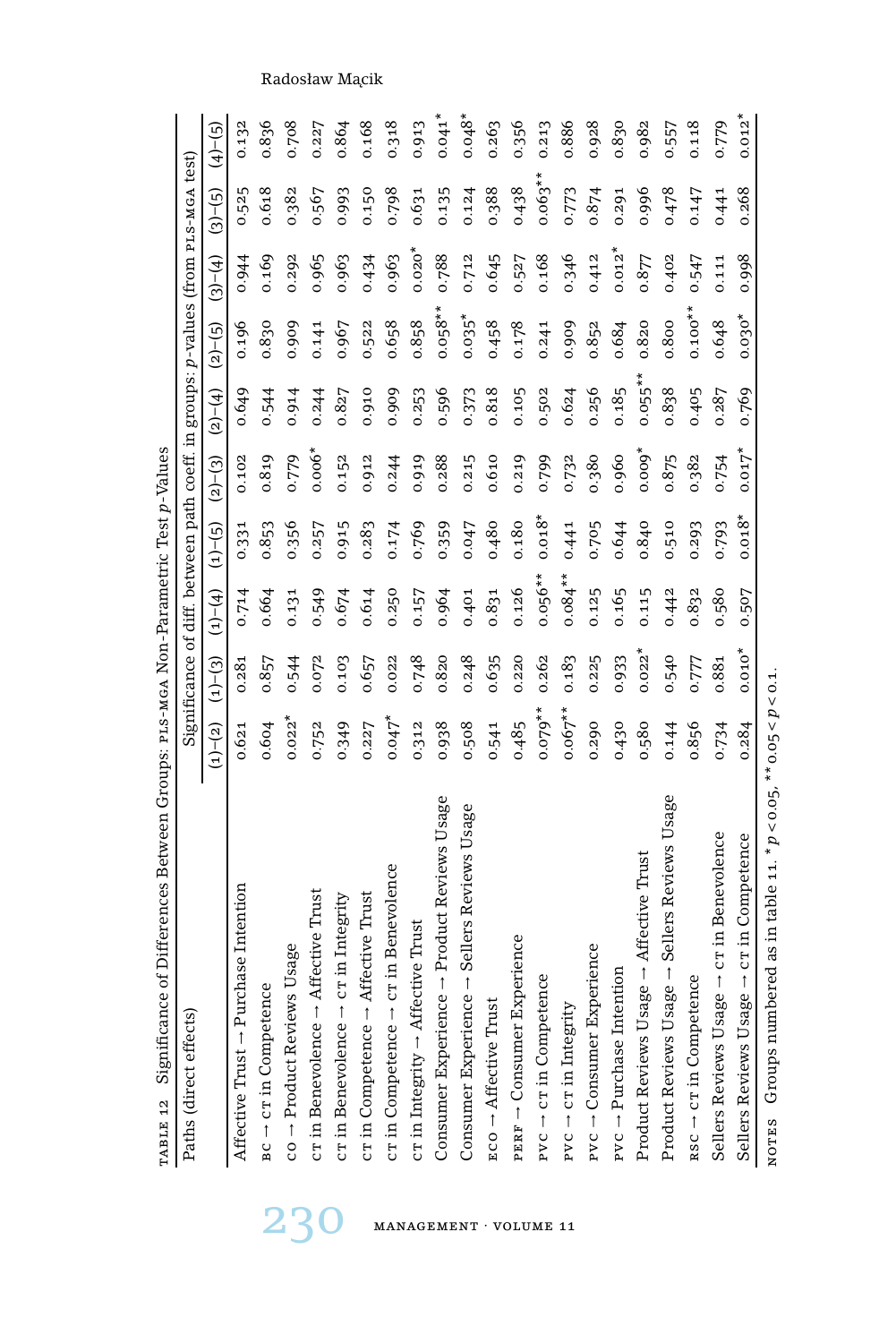appliances producers or coffee machine specialists) were selected more frequently than others (structure of brand choices, with aggregation rules used). This led to forming five groups for main brands and excluding less popular ones. The largest group was for Saeco brand  $- n = 150$  (at the time of research it was presented on products in two forms: Saeco and Philips Saeco), and smallest one – for Siemens brand  $(n = 42)$ .

Standardized path coefficients with significance levels coming from bootstrapping for five analysed groups are varying between groups. To compare groups PLS-MGA non-parametric test, not requiring distributional assumptions has been performed (Henseler 2012). Results of group comparison are gathered in table 11.

As brand formed groups are differing in size (including one group with size below 50), there is greater chance to obtain statistically insignificant estimates, also differences between groups must be relatively large to be significant.

As is visible in table 12, the number of significant differences and statistical tendencies between groups is rather low – this suggests that on general level brand choice not changes substantially the values of particular paths in estimated model, and the most of the differences apply to sellers reviews usage and cognitive trust in competence path.

#### **Discussion**

On the base of model estimation (on the whole sample and on groups level) it is easily confirmed that concept of trust-based adoption model is valid. As predicted cognitive trust constructs (particularly cognitive trust in competence – directly and indirectly) are explaining well the affective trust (with about 61.2% of variance explained) and later – purchase intention (about 55.1% of variance explained). This is convergent with results of other studies utilising trust-based adoption model by Komiak and Benbasat (2006), and findings from the case of online retailer (Zhang, Cheung, and Lee 2014). Also in group-wise estimation standardised path coefficients are similar, without significant differences between groups formed on a base of chosen product brand, although lack of corresponding research does not allow for direct comparison with other authors studies.

Taking into account part of the model including connections between consumer experience in product comparison sites usage and product/sellers reviews usage, the results are suggesting the stronger influence of experience on product reviews usage than sellers review usage, although the latter is quite well explained by the first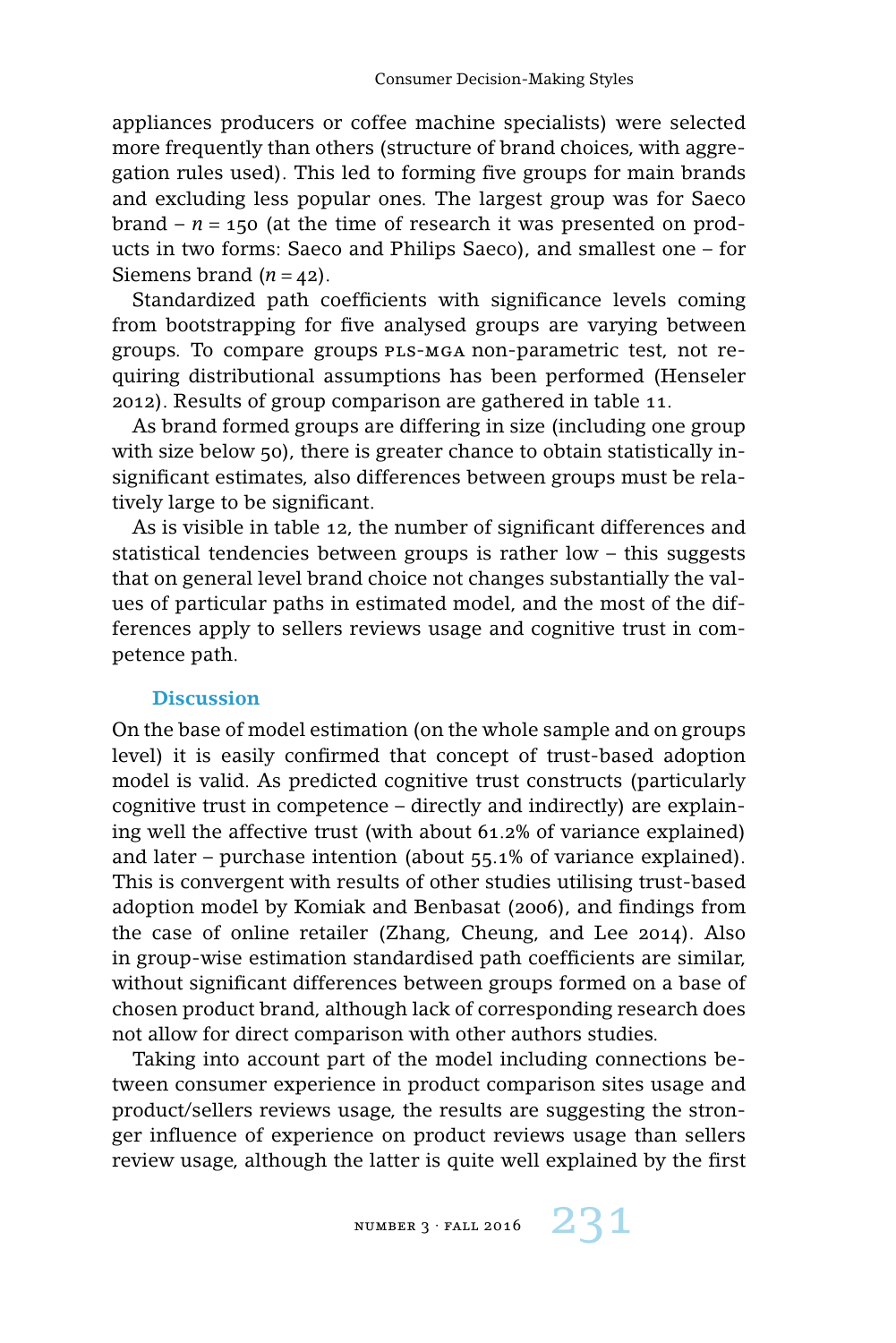one. This is consistent with two stages approach in the decision of buy online – many consumers are choosing product first (including its brand and other characteristics), and later are selecting the seller from who they are deciding to buy. Comparing groups for this connections leads to finding that choice of Siemens brand (comparing to other ones) has been made by consumers for whom connection between their experience and both types of reviews usage, in reality, disappeared – this can be effect of automatic choice of previously used and preferred brand of electric appliances for other product categories. For all groups connection between product reviews and sellers reviews usage is clear and significant.

Answering research question  $1 \text{ (RQ1)}$  where there was focus on what connects previous consumer experience with product comparison site usage and opinions about products and sellers usage with trust toward product comparison site constructs from trust-based adoption model, one can tell that those connections are weak – obtained values of standardised path coefficients are significant, but rather low. Only paths connecting sellers review usage with two cognitive trust constructs (in competence and in benevolence), as well as path connecting product review usage directly with affective trust are significant in the whole sample, but not always in groups.

Three consumer decision-making styles affected directly mentioned constructs of consumer experience and product reviews usage – this allows to provide an answer to research question  $2$  ( $RQ2$ ). Consumer experience has been in part explained by perfectionistic style (stronger) and rather obviously by price-value conscious style. The higher level of those styles the greater consumer experience in product comparison site usage, that is consistent with the description of shopping outcomes of people with those style pronounced (Sproles and Kendall 1986). Perfectionistic consumers are seeking perfect products and easily retrieve and compare information provided by product comparison site. Similarly, it is much easier find good deals and receive expected value for money or low price by using extensively product comparison engines. Exactly opposite meaning has the connection between confused by overchoice style and usage of product reviews – the more confused by overchoice consumer, the more important is for her/him obtaining easy comparisons and suggestions what to buy from product comparison site, that takes from consumer burden of retrieving much information. The indirect influence of PERF and co styles on purchase intention via trust constructs is relatively low but significant.

Research question  $3$  ( $RQ3$ ) was about the nature of connections

232 management · volume <sup>11</sup>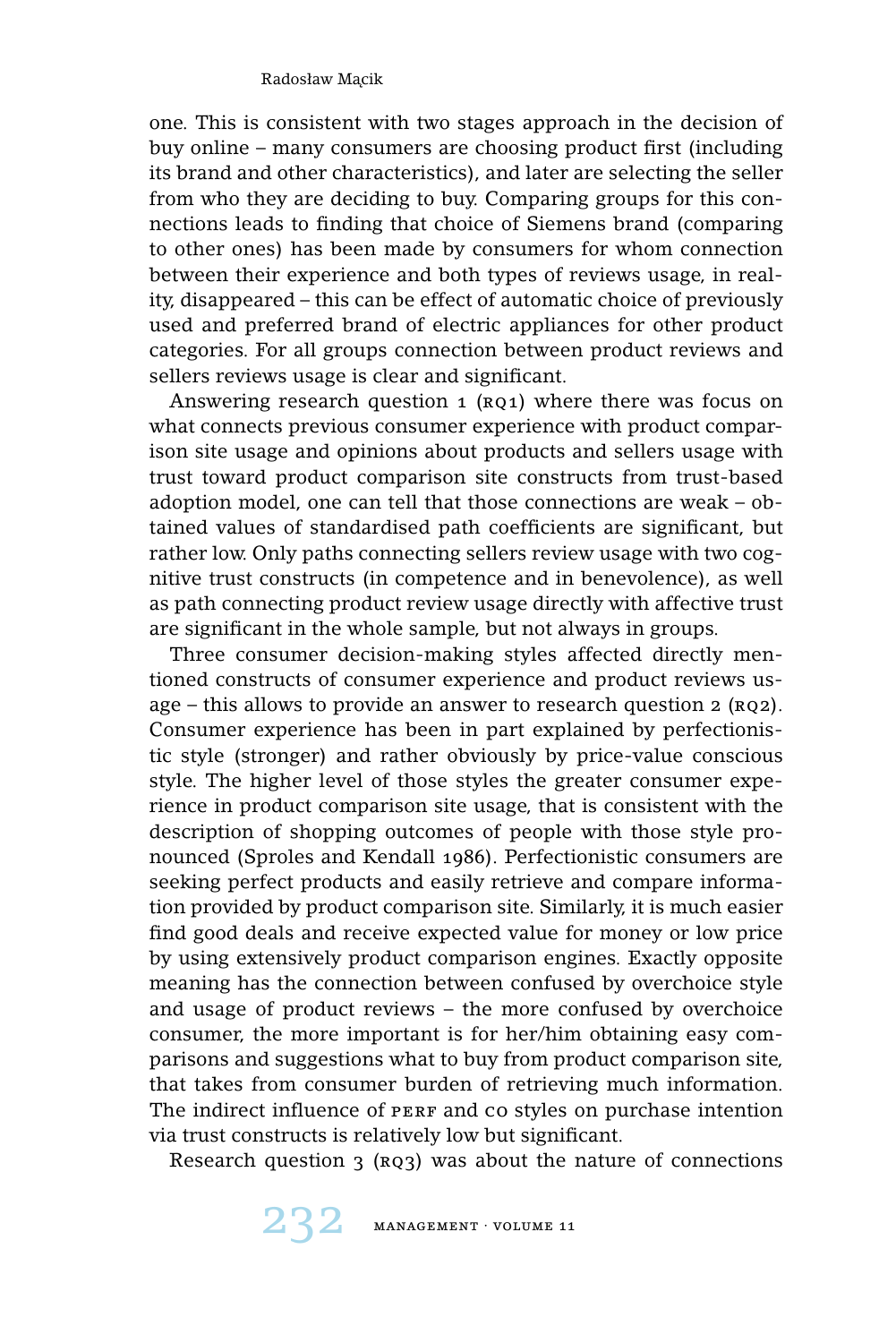of consumer decision styles with trust-based adoption model constructs. There is clear that consumer decision-making styles are connected in greater extent with cognitive trust in competence of product comparison site. Such service makes easier to find good deals – so the highest path coefficient is for connection with price-value conscious style. Perceived competence of product comparison engine makes shopping decisions easier and more pleasant – this explains the path from the recreational (hedonic) style. As one of the most important concerns of consumers in online retail is the authenticity of merchandised products from excellent and desirable brands, brand conscious style positively influences cognitive trust in competence – the higher brand consciousness, the more positive evaluation of product comparison sites competences.

Direct connection with affective trust has been found for ecologically aware consumers – the higher eco style level, the more positive affective trust toward product comparison site. Similarly, price-value conscious style level directly influences cognitive trust in integrity and purchase intention (that was expected). In general, the biggest influence on trust toward product comparison sites and purchase intention (directly and indirectly) from all of consumer decisionmaking styles has obviously the price-value conscious style – table 9.

Looking into differences between groups (chosen brands), there is the largest number of significant differences for sellers review usage and cognitive trust in competence. For consumer decision-making styles there are very rare situations when the choice of particular brand changes relationships between constructs in research model. Such approach has not been found in the literature up to date.

In previous research (Macik and Nalewajek 2013, 116), where intention to use of virtual sales channel and actual usage of internet shopping aids, was studied, gave suggestion about influence of three consumer decision-making styles on those constructs – price-value consciousness (pvc), novelty-fashion consciousness (nfc), and compulsive tendencies (comp) significantly explained virtual channel usage. Different construct than in this study has been explained by different consumer decision-making styles. The only style present in both studies is price-value consciousness (pvc), confirming that seeking possibly lowest prices is one of most important motives to use virtual channel by consumers.

On more general level, connections of consumer decision-making styles and intention to use as well as actual use of virtual channel have been studied on two different samples by Macik and Macik (2009, 1281–2). Obtained results include relatively strong influence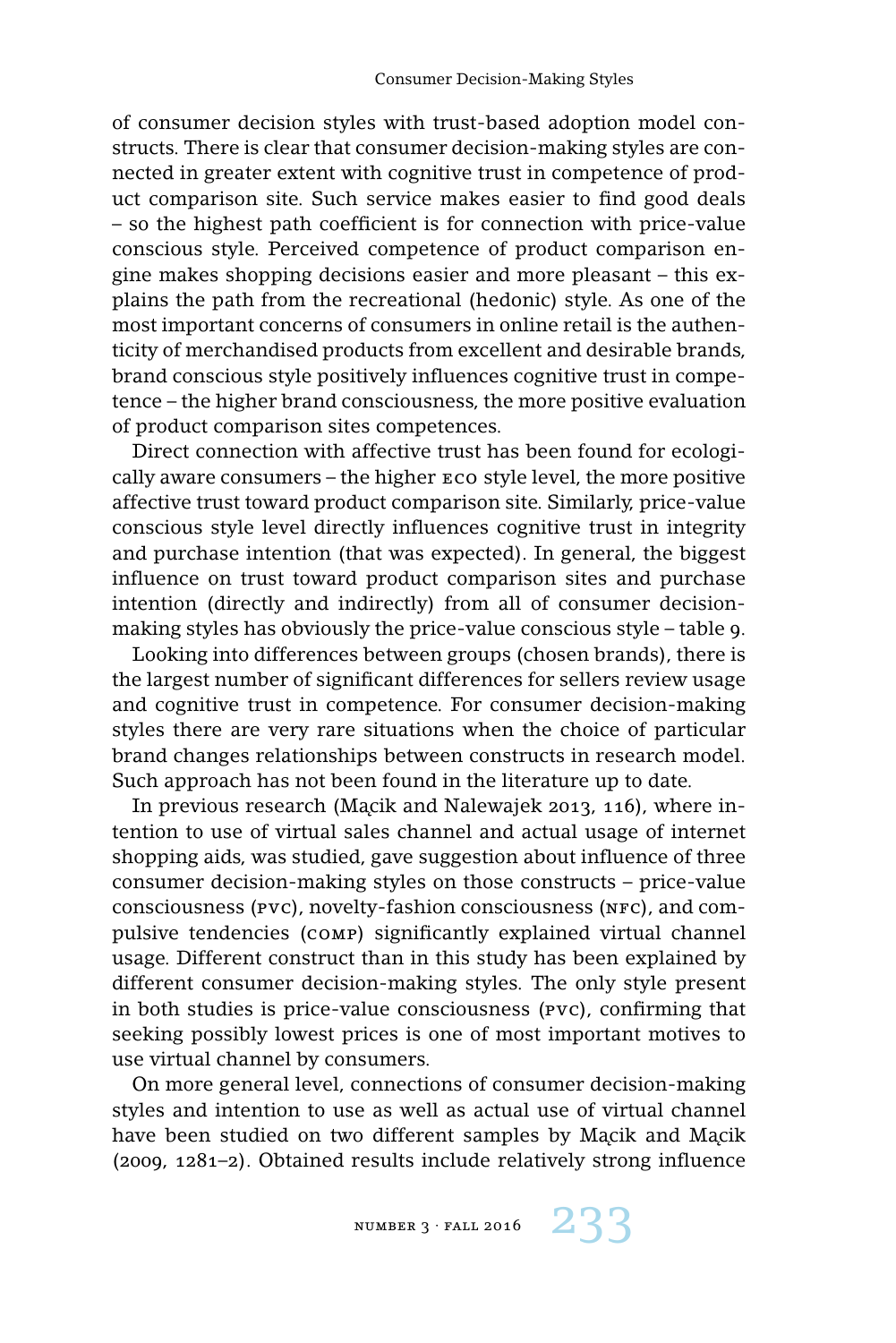of perfectionistic style (PERF), weaker of habitual brand-loyal style (hbl) on intention to use of virtual channel. There were also found: negative influence of price-value consciousness (pvc) and positive influence of compulsive buying tendencies (comp) on actual use of internet shopping. So those results are mostly inconsistent with current study results, although different constructs were explained in both cases, as well as virtual channel usage significantly increased at the time between both studies.

# **Implications, Further Research and Limitations**

Research results, confirming conceptual model of relationships, are implying that to create purchase intention with product comparison site help, as high as possible affective trust toward such site is needed. Affective trust is created mostly from cognitive trust in competence, explained by sellers review usage and price-value conscious (pvc) consumer decision-making style, linked with brand consciousness (BC) and hedonic style (RSC). For product comparison sites operators valuable is knowledge that exist specific combination of consumer decision-making styles that encourage favourable trust beliefs toward product comparison sites. For instance promoting possible finding lowest possible price and certainty of branded products originality should attract more intensive usage of mentioned sites. Also, because of influence of products and sellers review usage intensity on trust constructs, there should be promoted more intensive usage of both types of reviews, particularly among consumers confused by overchoice and perfectionistic individuals.

Using one product category is important limitation of this study, although the choice of automatic coffee machine for this research was conditioned by the generally low level of this product expertise among consumers. Other limitation is relatively homogenous sample in terms of participants' demographic background – university students and their working or studying peers only were surveyed. This suggests that some of the influences in more diversified sample – particularly in terms of age – can be different than obtained, e.g. influence of previous experience in product comparison site on cognitive trust should be higher and more direct for older consumers. Also, different typical profiles for older consumers can lead to the slightly changed set of consumer decision-making styles explaining constructs of trust-based adoption model.

Further research can include changing and/or adding other product categories to validate model in different settings, as well as com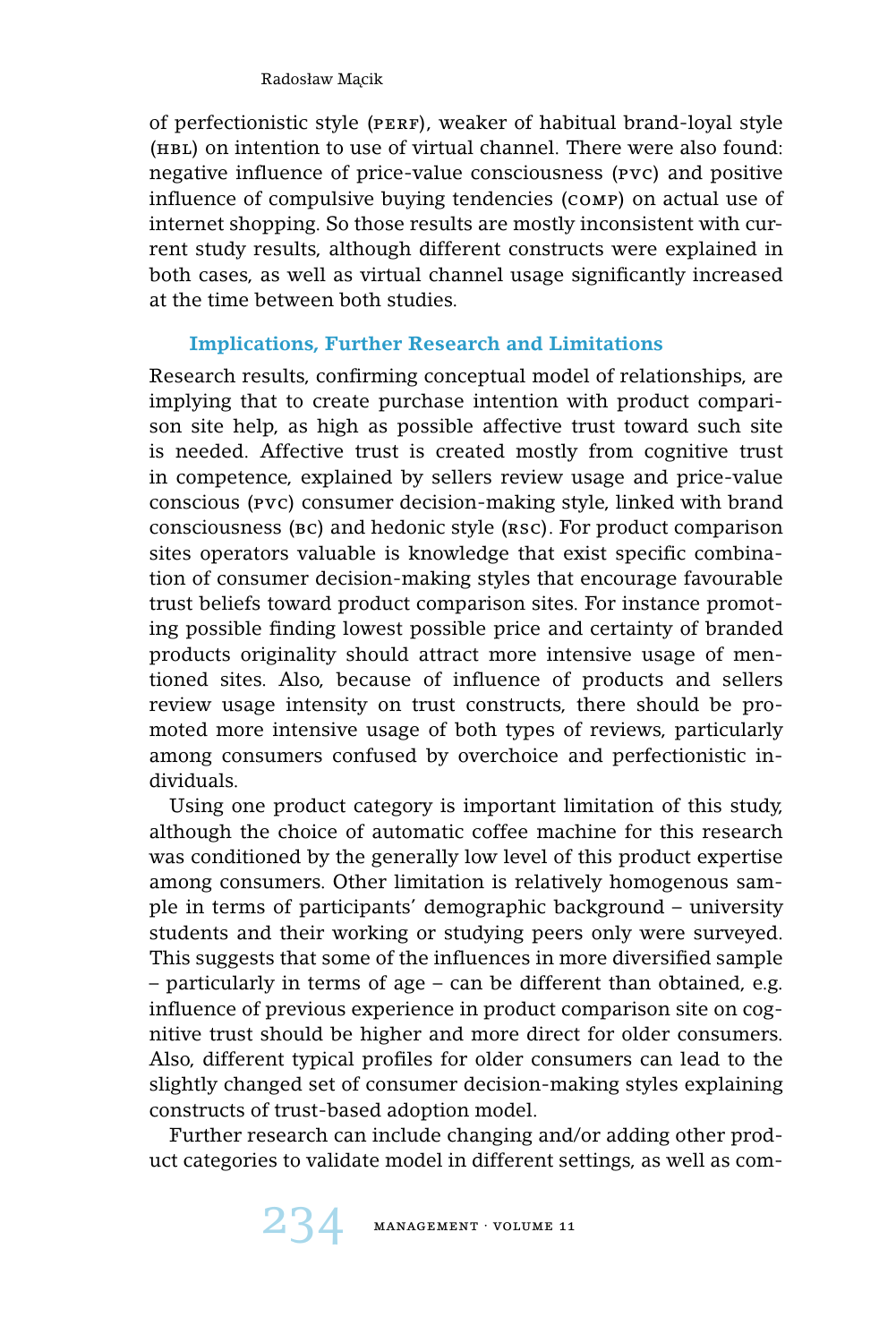bining used constructs with other approaches of technology acceptance measurement.

## **Conclusion**

Research results are generally confirming conceptual model as well as their measurement reliability and validity. Main paths of influences: cognitive trust – affective trust – purchase intention – choice satisfaction is confirmed by relatively high standardised path coefficients, although the effect of selected for model antecedents of trust-based adoption model constructs is significant but lower than expected. So main relationships in product comparison site usage are similar to those found in the case of online retailer (Zhang, Cheung, and Lee 2014). Also incorporating consumer decision-making styles to the model gave valuable insights – far from obvious – about their influence on purchase intention and brand choice. Comparison across chosen brands generally confirms that observed relationships are generally stable, with minor differences across product specialist brands and more diversified ones.

## **References**

- Cheung, C. M. K., and M. K. O. Lee. 2006. 'Understanding Consumer Trust in Internet Shopping: A Multidisciplinary Approach.' *Journal of the American Society for Information Science* 57:479–92.
- Fishbein, M., and I. Ajzen. 1975. *Belief, Attitude, Intention and Behavior: An Introduction to Theory and Research.* Reading, ma: Addison-Wesley.
- Forman, C., A. Ghose, and B. Wiesenfeld. 2008. 'Examining the Relationship between Reviews and Sales: The Role of Reviewer Identity Disclosure in Electronic Markets.' *Information Systems Research* 19:291–313.
- Fornell, C., and D. F. Larcker. 1981. 'Evaluating Structural Equation Models with Unobservable Variables and Measurement Error.' *Journal of Marketing Research* 18:39–50.
- Gefen, D., E. Karahanna, and D. W. Straub. 2003. 'Trust and TAM in Online Shopping: An Integrated Model.' mis *Quarterly* 27 (1): 51–90.
- Hair Jr., J. F., C. M. Ringle, and M. Sarstedt. 2011. 'PLS-SEM: Indeed a Silver Bullet.' *The Journal of Marketing Theory and Practice* 19 (2): 139–52.

. 2013. 'Partial Least Squares Structural Equation Modeling: Rigorous Applications, Better Results and Higher Acceptance.' *Long Range Planning* 46 (1–2): 1–12.

Henseler, J. 2012. 'PLS-MGA: A Non-Parametric Approach to Partial Least Squares-Based Multi-Group Analysis.' In *Challenges at the Interface of Data Analysis, Computer Science, and Optimization,* edited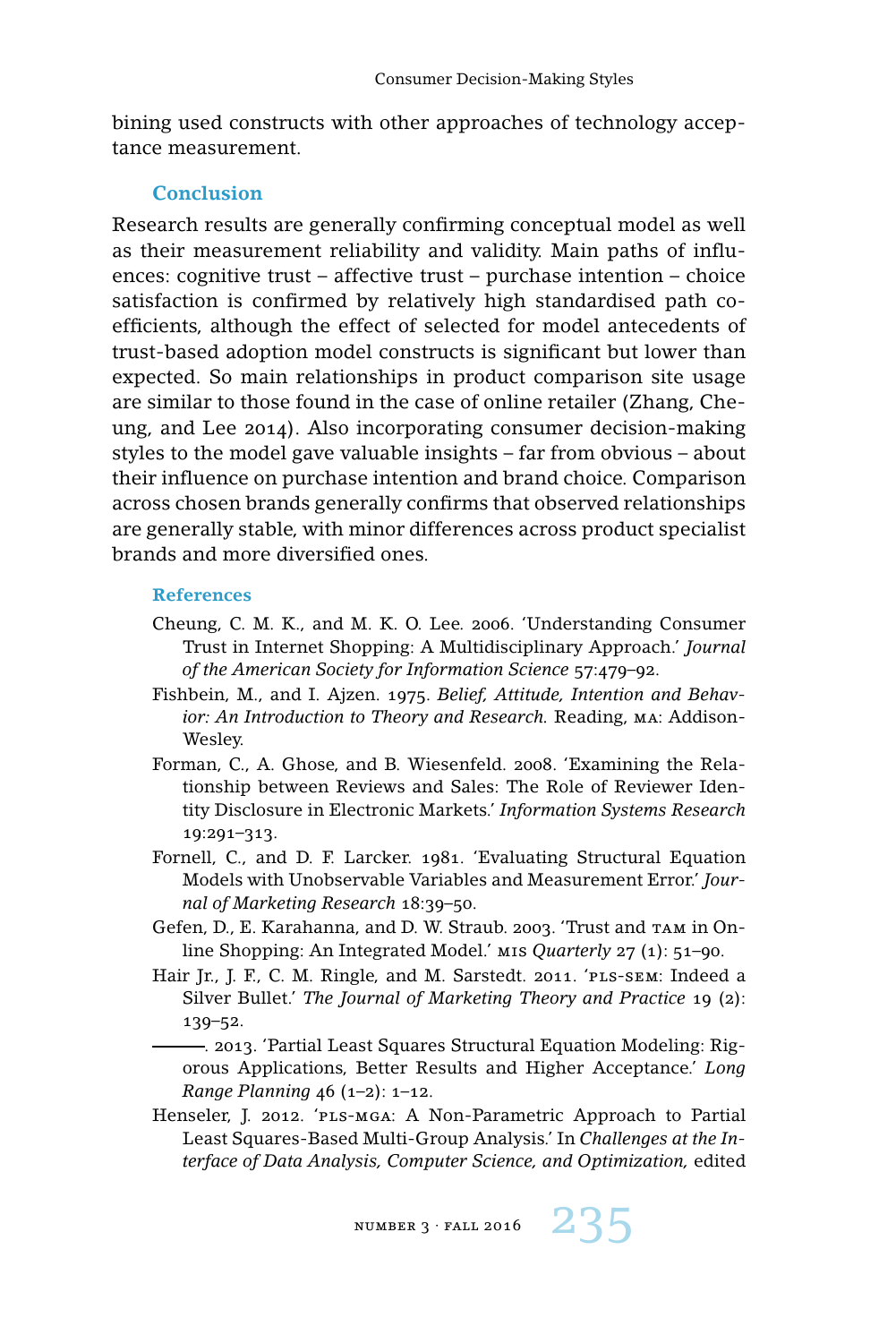by W. A. Gaul, A. Geyer-Schulz, L. Schmidt-Thieme, and J. Kunze, 495–501. Heidelberg: Springer.

- Henseler, J., C. M. Ringle, and M. Sarstedt. 2015. 'A New Criterion for Assessing Discriminant Validity in Variance-Based Structural Equation Modeling.' *Journal of the Academy of Marketing Science* 43 (1): 115–35.
- Hoehle, H., E. Scornavacca, and S. Huff. 2012. 'Three Decades of Research on Consumer Adoption and Utilization of Electronic Banking Channels.' *Decision Support Systems* 54:122–32.
- Hong, I. B., and H. Cho. 2011. 'The Impact of Consumer Trust on Attitudinal Loyalty and Purchase Intentions in b2c E-Marketplaces: Intermediary Trust vs. Seller Trust.' *International Journal of Information Management* 31 (5): 469–79.
- Khammash, M., and G. H. Griffiths. 2011. '"Arrivederci ciao.com, buongiorno bing.com" – Electronic Word-of-Mouth (ewom), Antecedences and Consequences.' *International Journal of Information Management* 31:82–7.
- Kim, S., and H. Park. 2013. 'Effects of Various Characteristics of Social Commerce (S-Commerce) on Consumers' Trust and Trust Performance.' *International Journal of Information Management* 33:318–32.
- Komiak, S. Y. X., and I. Benbasat. 2006. 'The Effects of Personalization and Familiarity on Trust and Adoption of Recommendation Agents.' mis *Quarterly* 30:941–60.
- Lee, J., D.-H. Park, and I. Han. 2008. 'The Effect of Negative Online Consumer Reviews on Product Attitude: An Information Processing View.' *Electronic Commerce Research and Applications* 7:341–52.
- Lysonski, S., S. Durvasula, and Y. Zotos. 1995. 'Consumer Decision-Making Styles: A Multi-Country Investigation.' *European Journal of Marketing* 30 (12): 10–21.
- Macik, R., and D. Macik. 2009. 'Consumer's Decision-Making Styles and e-Commerce Adoption: Two Samples Comparison.' In *Creativity, Innovation and Management: Proceedings of the 2009 Management International Conference,* 1269–90. Koper: Faculty of Management.
- . 2015. 'Style podejmowania decyzji zakupowych konsumenta oraz ich pomiar.' *Studia Ekonomiczne – Zeszyty Naukowe,* no. 236: 138–52.

. 2016. 'Trust and Product/Sellers Reviews as Factors Influencing Online Product Comparison Sites Usage by Young Consumers.' *Managing Global Transitions* 14 (2): 195–215.

- Macik, R., and M. Nalewajek. 2013. 'Interactive Shopping Aids Usage by Consumers as a way to Reduce Shopping Risk.' *Studia Ekonomiczne – Zeszyty Naukowe,* no. 151: 107–118.
- Mayer, R. C., J. H. Davis, and F. D. Schoorman. 1995. 'An Integrative Model of Organizational Trust.' *Academy of Management Review* 20 (3): 709–34.

236 management · volume <sup>11</sup>